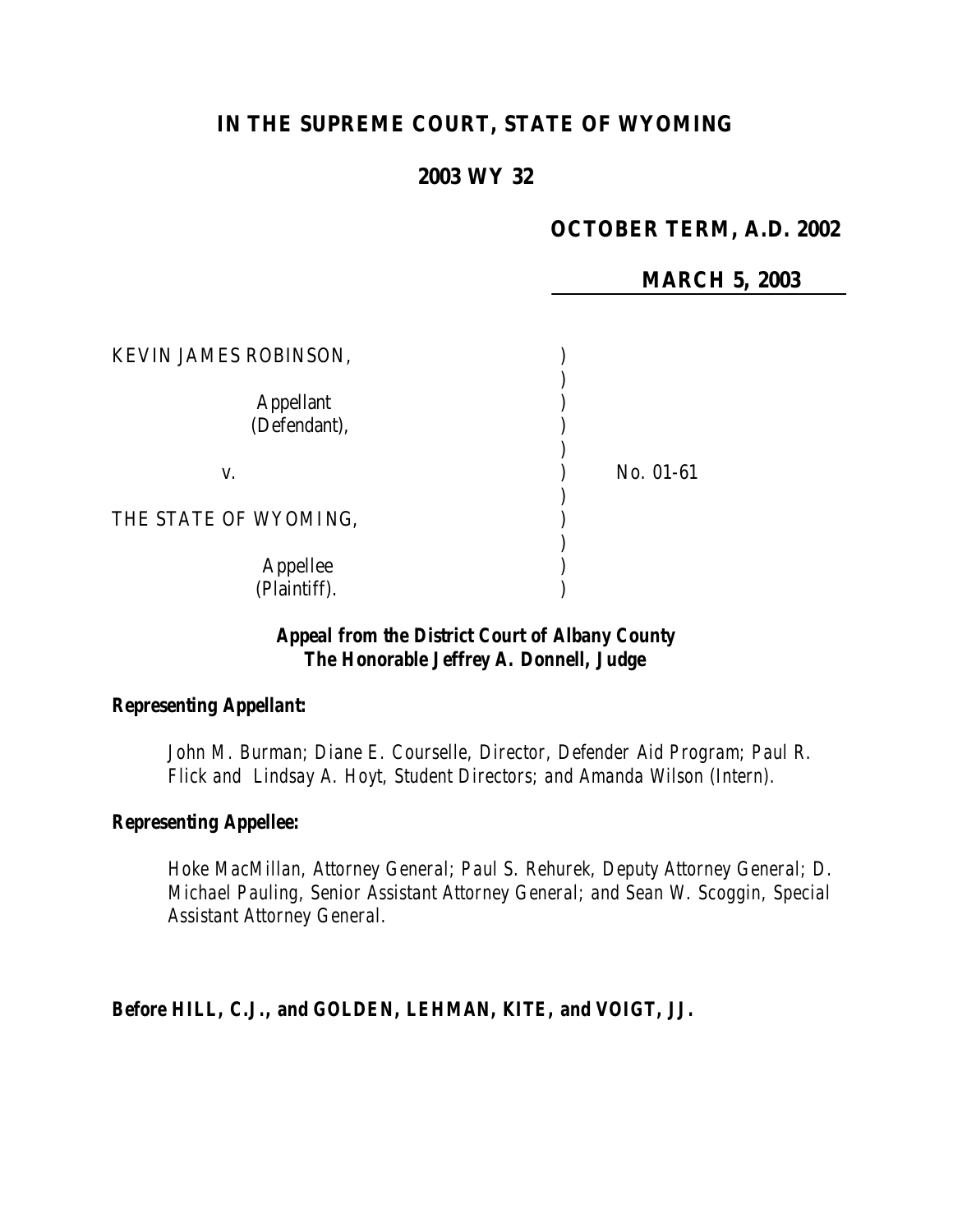### **VOIGT, Justice.**

[¶1] This is an appeal from the trial court's denial of a motion for new trial. Finding no abuse of discretion in the trial court's initial denial of the motion or in its subsequent denial of the motion after a limited remand, we affirm.

## *PROCEDURAL HISTORY*

[¶2] In 1998, the appellant, Kevin James Robinson, was convicted of voluntary manslaughter, soliciting to engage in illicit sexual relations with a minor, and taking indecent liberties with a child. Those convictions were affirmed on direct appeal to this Court in *Robinson v. State,* 11 P.3d 361 (Wyo. 2000), *cert. denied*, 532 U.S. 980 (2001). While that appeal was pending, the appellant filed in the trial court a Motion for New Trial Pursuant to W.R.Cr.P. 33(c). Proceedings on the motion were stayed pending the appeal. This Court's mandate affirming the appellant's convictions issued October 16, 2000. The trial court subsequently heard and denied the new trial motion. On February 9, 2001, the appellant appealed that decision.

[¶3] During his trial and initial appeal, the appellant was represented by attorneys from the Office of the State Public Defender. On May 15, 2001, those attorneys were allowed to withdraw because of allegations of ineffectiveness in regard to the new trial motion. The Defender Aid Program from the University of Wyoming College of Law then entered its appearance on behalf of the appellant. Later that year, this Court granted new counsels' Motion for Limited Remand for an Evidentiary Hearing. The order granting that motion directed the trial court "to conduct a hearing and make a ruling on appellant's claim of ineffective assistance of counsel [pursuant to] *Calene v. State,* 846 P.2d 679, 692 (Wyo. 1993) . . .."<sup>1</sup> The order also stayed the appeal. After the evidentiary hearing, the trial court issued a decision letter and an order denying the claim of ineffective assistance of counsel.<sup>2</sup>

## *ISSUES*

[¶4] Before listing the issues that will be discussed in this opinion, we find it appropriate to explain how those issues have arisen. Issues raised in the first appeal included sufficiency of the evidence, evidentiary rulings, ineffective assistance of counsel, prosecutorial misconduct, a photographic lineup, and alleged trial court error during *voir dire*. *Robinson,* 11 P.3d at 365. Those issues, all of which concerned the jury trial, are

<sup>&</sup>lt;sup>1</sup> In *Calene*, we provided for such a hearing on remand in cases where "contentions of ineffectiveness are first developed by appellate counsel during record examination and appellate briefing preparation . . .." *Calene v. State,* 846 P.2d 679, 692 (Wyo. 1993).

<sup>2</sup> No notice of appeal directed to those rulings has been filed. *Terry v. State,* 2002 WY 162, ¶ 15, 56 P.3d 636, 641 (Wyo. 2002), suggests that a second notice of appeal is unnecessary under these circumstances.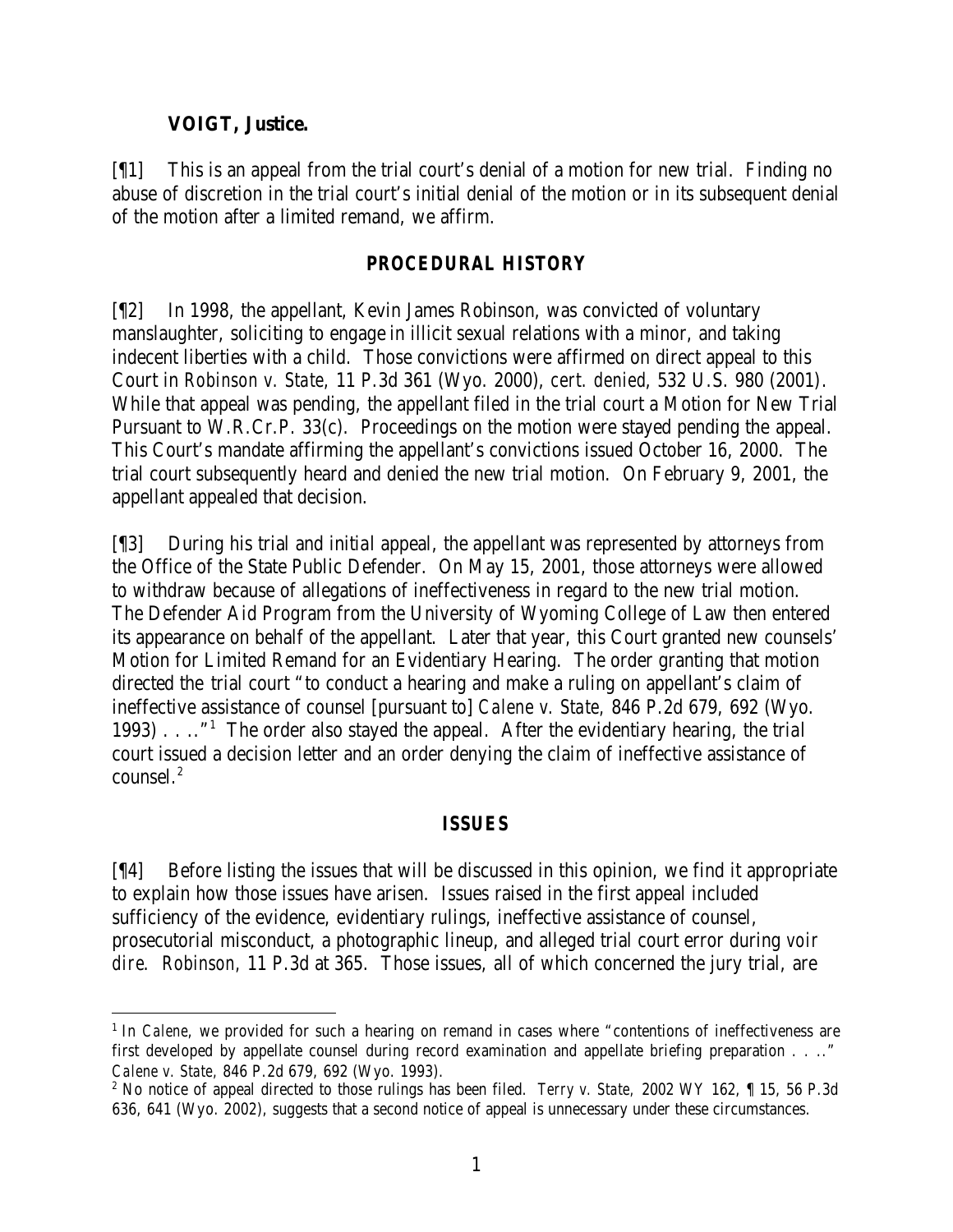settled and gone. The present appeal is taken from the trial court's denial of the appellant's new trial motion, which motion raised only the issue of newly discovered evidence. In developing that issue, however, appellate counsel obtained the remand to the trial court for an evidentiary hearing to determine whether prior counsel was ineffective in regard to that motion and hearing. During the evidentiary hearing, and in later briefing, the appellant raised as a particular question whether prior counsel was ineffective for having failed to raise a "*Brady* issue."<sup>3</sup>

[¶5] Perhaps due to this somewhat complex procedural history, the parties do not exactly agree as to what issues are before this Court. Surprisingly, inasmuch as this appeal is actually from the trial court's denial of the new trial motion, the appellant does not specifically list that as an issue. Instead, the appellant lists two issues: (1) the alleged ineffective assistance of counsel in regard to the new trial motion; and (2) whether the State violated *Brady v. Maryland*, 373 U.S. 83, 83 S.Ct. 1194, 10 L.Ed.2d 2155 (1963)*.* The State lists all three issues, and adds in its briefing that the *Brady* issue, not having been raised in the new trial motion, should not be heard.

[¶6] From the arguments made during the hearing on the motion for a new trial, from the arguments made during the evidentiary hearing on remand, and from the briefs, we discern the following issues that require resolution:

1. Whether the trial court abused its discretion in concluding that the appellant received effective assistance of counsel in regard to the motion for a new trial?

2. Whether the trial court abused its discretion in denying the motion for a new trial?

# *FACTS*

[¶7] Part of the appellant's trial strategy was to suggest that there were other people with a possible motive to kill the victim. One of those "suspects" was Xavier Lopez, who had been convicted for having a sexual relationship with the victim. *Robinson*, 11 P.3d at 374. The district court limited the appellant's attempt to delve into the sexual relationship between Lopez and the victim because the appellant could not show contact between the two in the year before the victim's death. During the trial, however, defense counsel was sufficiently successful in advancing Lopez as a suspect that, during deliberations, the jury sent out a note inquiring about him.<sup>4</sup>

 3 *Brady v. Maryland,* 373 U.S. 83, 83 S.Ct. 1194, 10 L.Ed.2d 215 (1963), requires the State to disclose to a defendant any exculpatory evidence of which it becomes aware.

<sup>&</sup>lt;sup>4</sup> The note read: "Can you tell us what testimony concerning Xavier Lopez and members of his family was admitted into evidence?"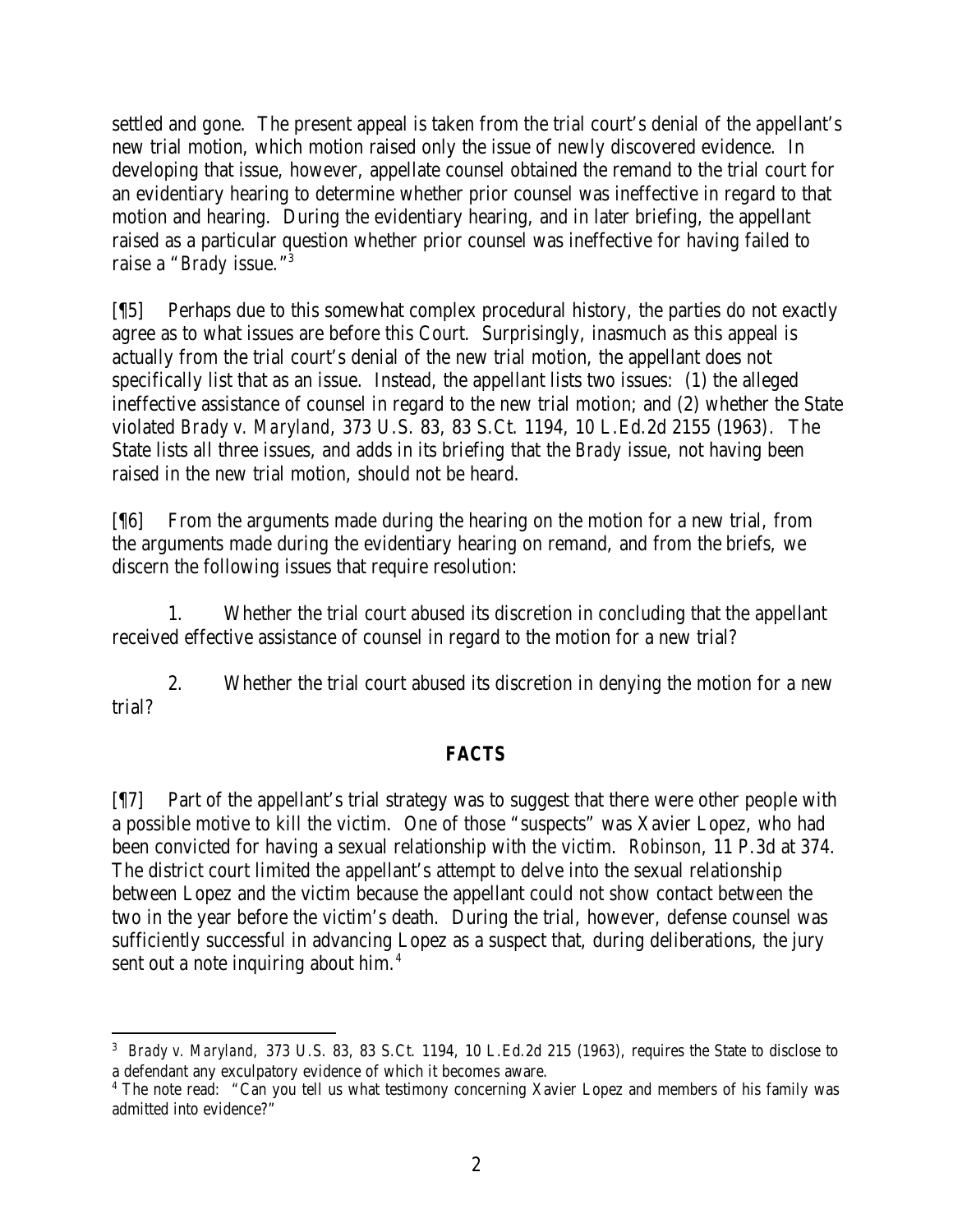[¶8] During its investigation of the homicide, the State had learned of a man named David Bartlett, who allegedly had told a woman named Shelly Strauser that Lopez, not the appellant, had killed the victim. When a sheriff's investigator interviewed Bartlett, Bartlett admitted that he had made the statement implicating Lopez, but claimed that he had been lying and was just trying to "sound like a big guy." The sheriff's investigator made no notes or other record of the interview. Bartlett was, however, included on the State's "interview list," so he was interviewed by the defense investigator. In that interview, Bartlett flatly denied having made any statements about Lopez. Not knowing of Bartlett's contrary assertion to the sheriff's investigator, the defense investigator did not confront Bartlett with the inconsistency. This situation is the basis for the appellant's present *Brady*  argument.<sup>5</sup>

[¶9] After the trial, Bartlett and Lopez came back to the attention of defense counsel and became the basis for the new trial motion. On March 19, 1999, a private attorney who had once represented the appellant took sworn statements from Aaltje Lessard and her mother, Kristine Unger-Lessard. The relevant gist of those statements was that sometime in the late summer of 1998, while Bartlett was dating Lessard, Bartlett told Lessard that Lopez, not the appellant, had killed the victim and that he, Bartlett, had helped Lopez dispose of the body. Unger-Lessard stated that Bartlett had later repeated that information to her in telephone conversations. The appellant now presents these statements as the newly discovered evidence justifying a new trial.

## **STANDARD OF REVIEW**

## **INEFFECTIVE ASSISTANCE OF COUNSEL**

[¶10] In the first appeal of this case, we reiterated our standard for the review of claims of ineffective assistance of counsel:

> A claim of ineffective assistance of counsel is reviewed under the well known standard set forth in *Strickland v. Washington,* 466 U.S. 668, 687, 104 S.Ct. 2052, 2064, 80 L.Ed.2d 674 (1984):

> > "First, the defendant must show that counsel's performance was deficient. This requires showing that counsel made errors so serious that counsel was not functioning as the 'counsel' guaranteed the defendant by the Sixth Amendment. Second, the defendant must show that the deficient performance prejudiced the

<sup>&</sup>lt;sup>5</sup> As will be explained later herein, this contention has undergone a metamorphosis during the process of the appeal.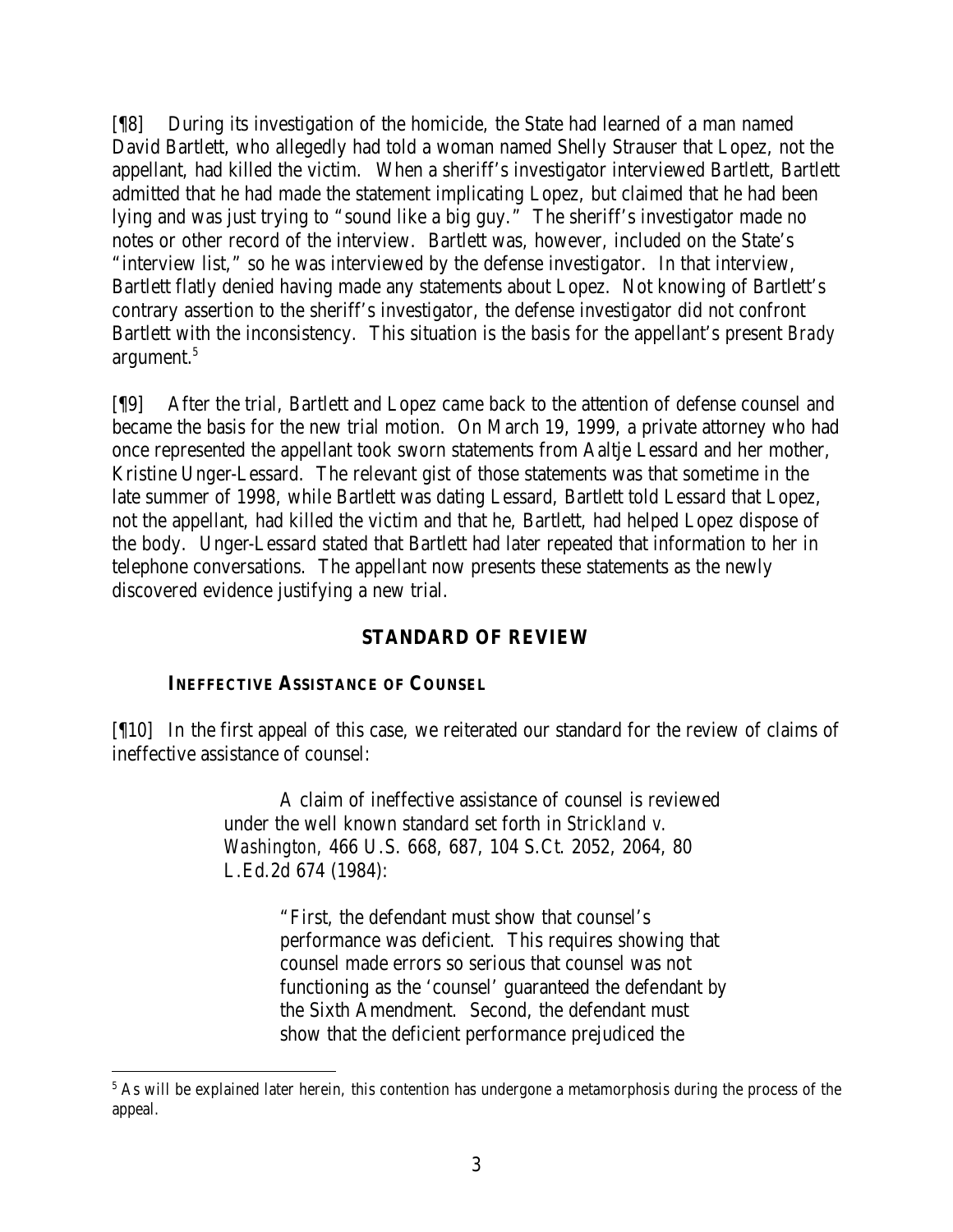defense. This requires showing that counsel's errors were so serious as to deprive the defendant of a fair trial, a trial whose result is reliable. Unless a defendant makes both showings, it cannot be said that the conviction or death sentence resulted from a breakdown in the adversary process that renders the result unreliable."

We invoke a strong presumption that counsel rendered adequate and reasonable assistance making all decisions within the bounds of reasonable professional judgment. *Jackson v. State,* 902 P.2d 1292, 1295 (Wyo.1995).

*Robinson,* 11 P.3d at 367-68 (*quoting Mapp v. State,* 953 P.2d 140, 143 (Wyo. 1998)).

[¶11] We have identified and applied this standard many times. *See, for example, Becker v. State,* 2002 WY 126, ¶ 12, 53 P.3d 94, 98 (Wyo. 2002); *Weidt v. State,* 2002 WY 74, ¶ 22, 46 P.3d 846, 855 (Wyo. 2002); and *Lancaster v. State,* 2002 WY 45, ¶¶ 56-57, 43 P.3d 80, 101-02 (Wyo. 2002). In doing so, however, we have not clearly explained how the test is applied by this Court after it has already been applied in the trial court. There are three scenarios: (1) the issue was raised, heard, and decided in the trial court before the appeal was filed; (2) the issue was first raised as part of the appeal and was decided by this Court on the record presented; and (3) the issue was first raised as part of the appeal, there was a remand to the trial court for a *Calene* hearing and a decision by the trial court, and that decision was then addressed on appeal. The third situation exists in the present case.

[¶12] In *Calene v. State,* 846 P.2d 679, 692-93 (Wyo. 1993), Justice Urbigkit described these varying situations and the need for a remand to the trial court when the ineffectiveness claim requires development of the record. The purpose of the remand is not solely to adduce evidence; rather, the trial court "will provide a specific decision addressing separate contentions by examination and resolution of the validity of any trial court ineffectiveness of counsel contentions." *Id.* at 692. *Calene* does not go on, however, to explain the nature of this Court's review of the trial court's decision.

[¶13] A somewhat similar situation occurred in *McCoy v. State,* 886 P.2d 252, 254 (Wyo. 1994), except that the hearing in the trial court occurred before the appeal instead of on remand. After reaffirming application of the *Strickland* test, this Court stated simply that "[w]e agree with the trial court's conclusion[.]" *McCoy*, 886 P.2d at 257. We did not explain what process we had followed in reaching that conclusion.

[¶14] The issue of ineffective assistance of counsel presents a mixed question of fact and law. *Calene,* 846 P.2d at 692; *Strickland v. Washington,* 466 U.S. 668, 698, 104 S.Ct.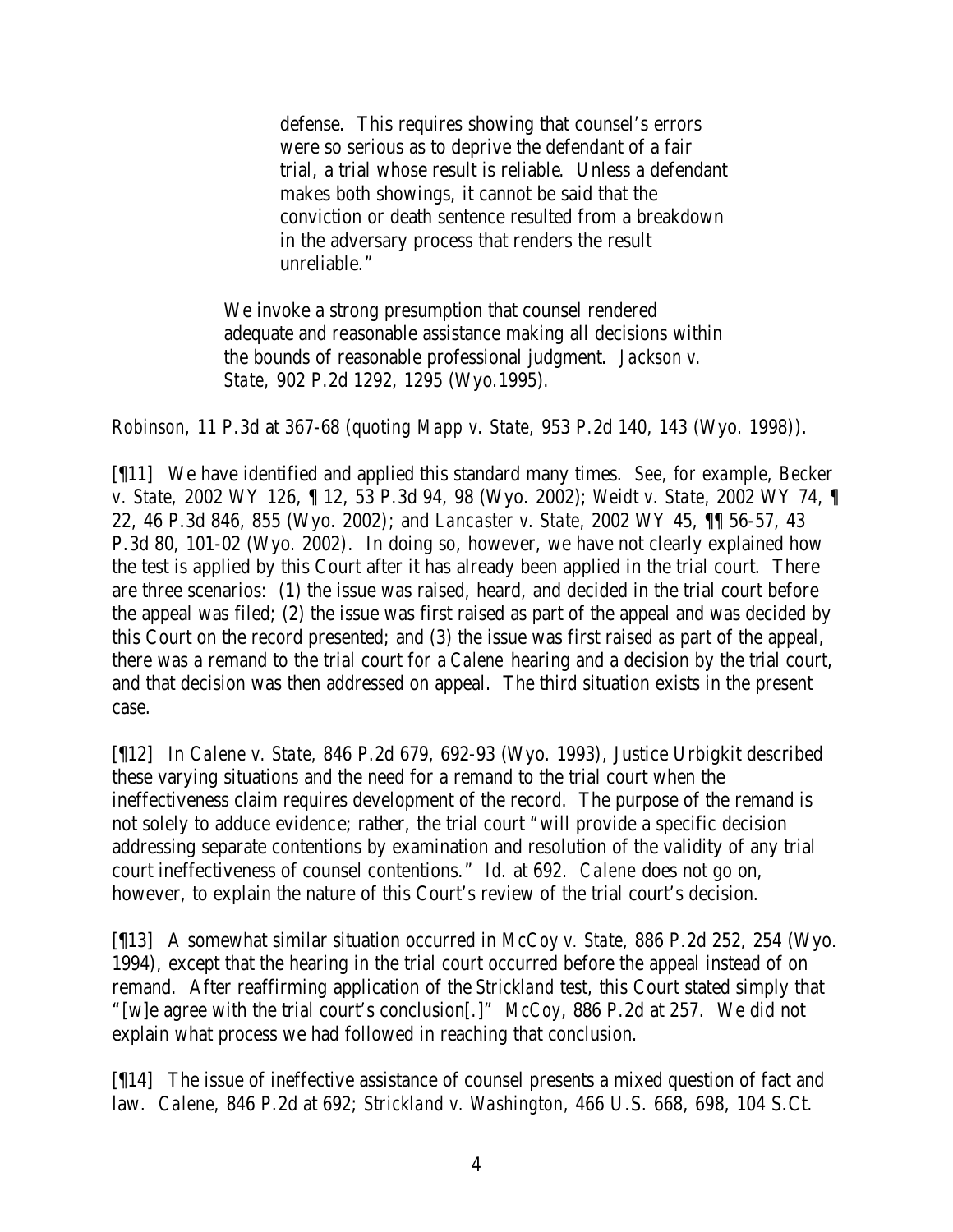2052, 80 L.Ed.2d 674 (1984). It has been said that the review of such a mixed question is *de novo*, but the factual findings of the trial court are accepted unless they are c learly erroneous. *United States v. Prows,* 118 F.3d 686, 691 (10th Cir. 1997); *Brewer v. Reynolds,* 51 F.3d 1519, 1523 (10th Cir. 1995), *cert. denied*, 516 U.S. 1123 (1996).

> The definitive test of when a finding of fact is clearly erroneous is when, although there is evidence to support it, the reviewing court on the entire evidence is left with the definite and firm conviction that a mistake has been committed. A determination that a finding is against the great weight of the evidence means that a finding will be set aside even if supported by substantial evidence.

*Hutchings v. Krachun,* 2002 WY 98, ¶ 10, 49 P.3d 176, 180 (Wyo. 2002). The *de novo*  review specifically addresses whether counsel's performance was legally deficient and whether prejudice resulted. *United States v. Haddock,* 12 F.3d 950, 955 (10th Cir. 1993).

[¶15] This standard of review is very similar to the standard of review of the denial of a motion to suppress. Although we have described that standard as being "abuse of discretion," it goes beyond a determination that the trial court exercised reasonableness or sound judgment. Because the trial court heard and weighed the evidence, assessed witness credibility, and made the necessary inferences and deductions from the evidence, the trial court's factual findings are not disturbed on appeal unless they are clearly erroneous, and the evidence is viewed in the light most favorable to the trial court's determination.<sup>6</sup> Meek *v. State,* 2002 WY 1, ¶ 13, 37 P.3d 1279, 1283 (Wyo. 2002). What is reviewed *de novo* in the case of a motion to suppress is the constitutionality of the questioned search or confession. *Martindale v. State,* 2001 WY 52, ¶ 9, 24 P.3d 1138, 1140-41 (Wyo. 2001) (*quoting Putnam v. State*, 995 P.2d 632, 635 (Wyo. 2000)); *State v. Evans,* 944 P.2d 1120, 1124 (Wyo. 1997).

[¶16] This same test is appropriate for appellate review of a trial court's determination that ineffective assistance of counsel did not occur. Where the trial court has heard and decided the issue, we will not disturb that court's findings of fact unless they are clearly erroneous or against the great weight of the evidence. We will, on the other hand, conduct a *de novo* review of the trial court's conclusions of law, which include the question of whether counsel's conduct was deficient and the question of whether the appellant was prejudiced by that deficient conduct. Furthermore, there is no reason that the same standard should not apply both to a pre-appeal hearing and a hearing upon remand.

 <sup>6</sup> When the trial court has not made specific findings of fact, its general ruling is upheld if it is supportable by any reasonable view of the evidence. *Buckles v. State,* 998 P.2d 927, 930 (Wyo. 2000) (*quoting Frederick v. State*, 981 P.2d 494, 497 (Wyo. 1999)).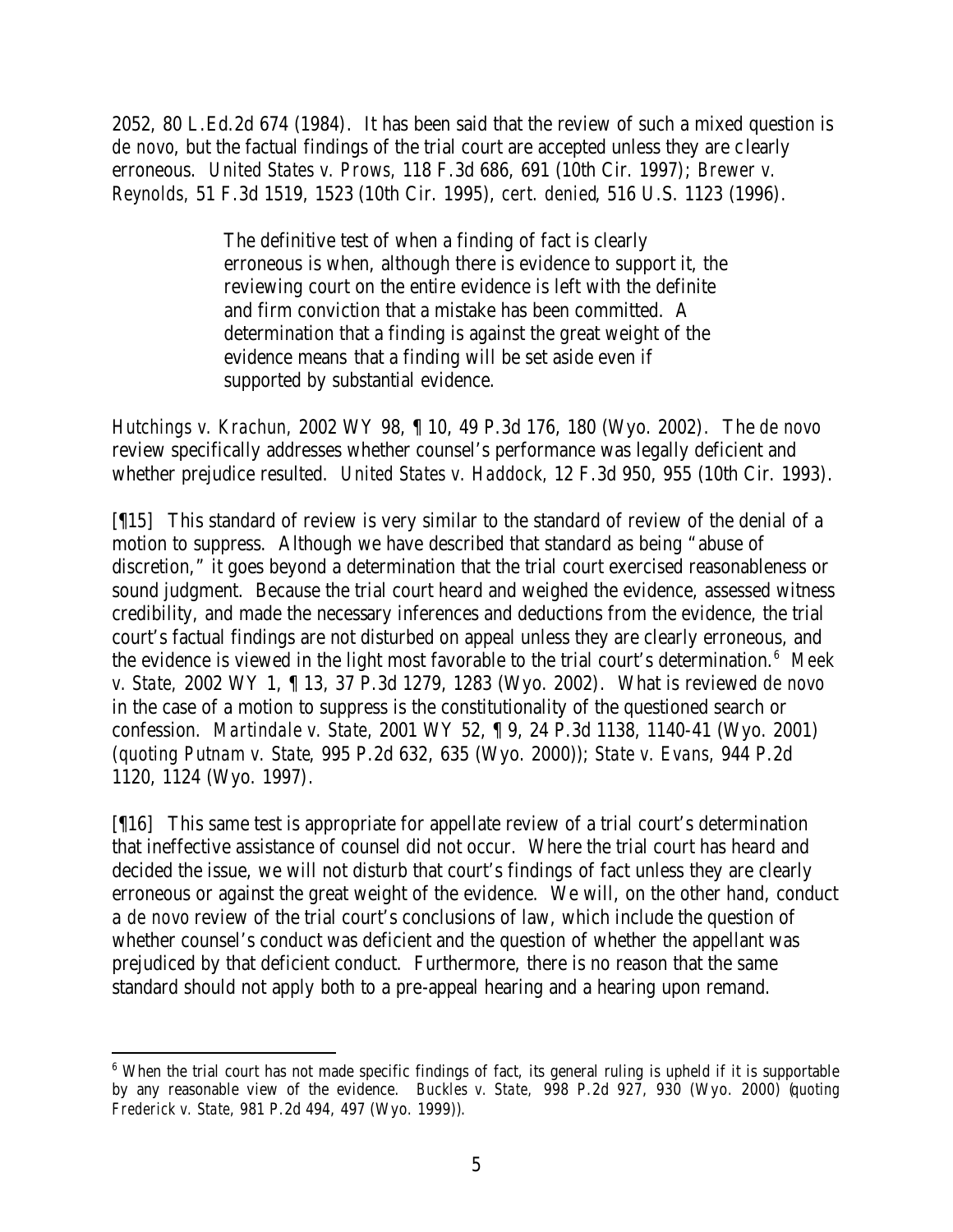[¶17] In the instant case, the issue of ineffective assistance of counsel in regard to the new trial motion was heard and decided against the appellant by the trial court. We review that determination for an abuse of discretion, as that standard has been described herein.

### **DENIAL OF THE MOTION FOR A NEW TRIAL**

[¶18] The question of whether to grant or deny a new trial motion is a matter for the discretion of the trial court, and the trial court's decision will not be reversed without a showing of abuse of that discretion. *Baumgartner v. State,* 7 P.3d 912, 915 (Wyo. 2000). A trial court abuses its discretion when it could not have reasonably concluded as it did. Id. In this context, "reasonably" means "'sound judgment exercised with regard to what is right under the circumstances and without doing so arbitrarily or capriciously.'" *Vaughn v. State,* 962 P.2d 149, 151 (Wyo. 1998) (*quoting Martin v. State,* 720 P.2d 894, 897 (Wyo. 1986)).

 $[$ [19] The appellant's new trial motion was filed pursuant to W.R.Cr.P. 33(c), which reads as follows:

> A motion for a new trial based on the grounds of newly discovered evidence may be made only before or within two years after final judgment but if an appeal is pending, the court may grant the motion only on remand of the case. A motion for new trial based on the ground of newly discovered evidence shall be heard and determined and a dispositive order entered within 30 days after the motion is filed unless, within that time, the determination is continued by order of the court, but no continuances shall extend the time to a day more than 60 days from the date that the original motion was filed. When disposition of a motion for new trial based on newly discovered evidence is made without hearing, the order shall include a statement of the reason for determination without hearing.

[¶20] Clearly, this subsection provides only the procedural mechanism for such a motion. The substantive provision is contained in W.R.Cr.P. 33(a), which provides, in pertinent part, that the trial court "may grant a new trial to that defendant if required in the interest of justice." We have adopted the following standard for the granting of a new trial based on newly discovered evidence:

> In order to obtain a new trial on the basis of newly discovered evidence, a defendant must establish each of the following factors: 1) he did not become aware of the new evidence until after the trial; 2) it was not because of lack of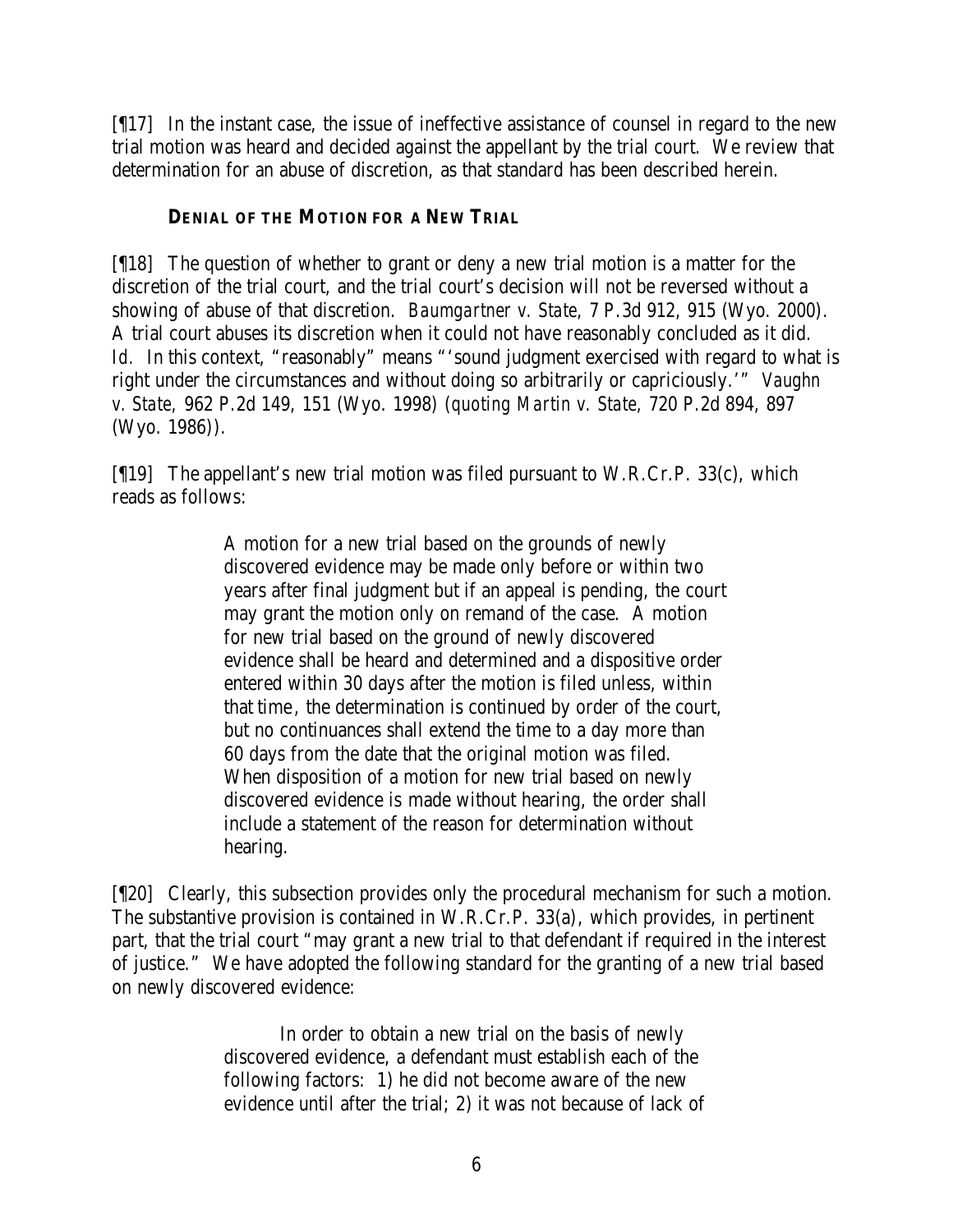due diligence that the new evidence did not come to light sooner; 3) the evidence is so material that it would probably produce a different result; and 4) the evidence is not cumulative. . . . If a defendant fails to prove any of these factors, the motion is properly denied.

*Baumgartner,* 7 P.3d at 915.

#### **DISCUSSION**

#### **INEFFECTIVE ASSISTANCE OF COUNSEL**

[¶21] During the evidentiary hearing on remand to the trial court, the appellant raised three allegations of ineffective assistance of counsel in regard to the new trial motion: (1) inadequate investigation; (2) failure to object to a *Brady* violation; and (3) failure to request production of a certain taped interview and to request a continuance of the hearing. The first allegation focused on counsel's failure to discover and develop evidence to corroborate the statements of Lessard and Unger-Lessard about Bartlett's implication of Lopez. The second allegation concerned counsel's failure to object to the State's failure to disclose the results of an investigative interview with Bartlett. The third allegation was based on counsel's failure to seek a copy of a taped interview between Bartlett and a detective that occurred two days before the hearing and to move for a continuance of the hearing based on that new interview.

#### **Inadequate Investigation**

[¶22] Lessard and Unger-Lessard gave their sworn statements in March 1999. Lessard died in a car accident in the summer of 2000. Consequently, Unger-Lessard was available to testify at the January 17, 2001, hearing on the new trial motion, but Lessard's testimony was available only through a transcript of her statement. Defense counsel had been unable to locate Bartlett, so he, too, was unavailable. In a decision letter denying the new trial motion, the trial court first identified the resulting "hearsay within hearsay" problem, and then provided the following detailed analysis of the matter:

> Hearsay is "a statement, other than one made by the declarant while testifying at the trial or hearing, offered in evidence to prove the truth of the matter asserted." W.R.E. Rule 801(c) (Lexis 2000). Obviously, the statements allegedly made by Mr. Bartlett to Ms. Lessard are hearsay. Further, because Ms. Lessard is deceased, Defendant seeks to introduce such statements either through Ms. Lessard's sworn statement as evidenced in the transcript attached to his *Motion*, or through her statements to her mother. Thus, the statements are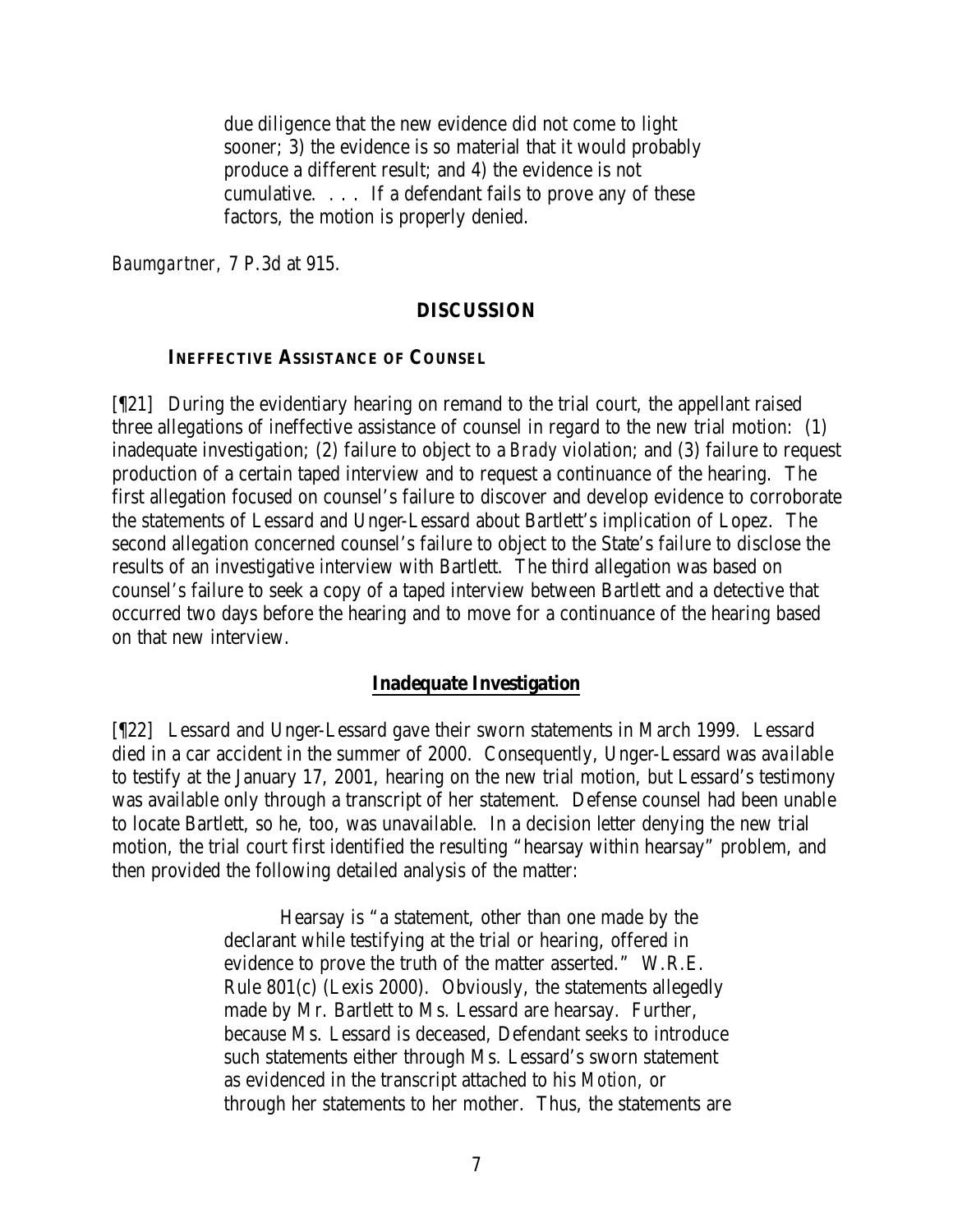"hearsay within hearsay,["] and, under W.R.E. 805, "[h]earsay included within hearsay is not excluded under the hearsay rule if each part of the combined statements conforms with an exception to the hearsay rule provided in these rules." W.R.E. 805 (Lexis 2000). Thus, both levels of hearsay must meet an exception to the hearsay rule before the statement will be admissible. *Robinson,* 11 P.3d at 371.

Here, the first level of hearsay (i.e. certain statements Mr. Bartlett allegedly made to Ms. Lessard) may fall within the W.R.E. 804(b)(3) exception as "statements against interest."[7] For the sake of argument, the Court assumes this first hearsay hurdle is overcome, leaving the second layer of hearsay (i.e. the sworn statement or the statements made to Ms. Unger-Lessard). Therein lies the problem. The second hearsay layer does not meet with any of the exceptions set out at Rules 803 or 804 of the Rules of Evidence. The "sworn statement" cannot qualify as "former testimony" under W.R.E. Rule 804(b)(1) because the State had no opportunity to develop the testimony by direct, cross, or redirect examination. Indeed, the record contains no indication that the State was made aware of the sworn statement before it was taken. Further, the statements do not qualify as: 1) statements under belief of impending death (W.R.E. 804(b)(2)); 2) statements against interest by Ms. Lessard (W.R.E. 804(b)(3)); 3) statements of personal or family history (W.R.E.  $804(b)(4)$ ; or 4) statements of recent perception (W.R.E.  $804(b)(5)$ . Neither do any of the statements made by Ms. Lessard qualify as present sense impressions, excited utterances, statements of then-existing mental or physical conditions, or any of the other declarations that may be exempted under the rules. At most, they are statements made to her by Mr. Bartlett and later relayed to her mother concerning events that happened months prior.

 $[7]$  A footnote at this point in the text of the decision letter reads as follows:

The Court assumes for purposes of this motion that Mr. Bartlett is unavailable within the meaning of Rule 804(a) as has been asserted by Defendant. In fact, evidence presented at hearing indicates that Mr. Bartlett is well known to local law enforcement officers and that he is alive and well and living in Cheyenne.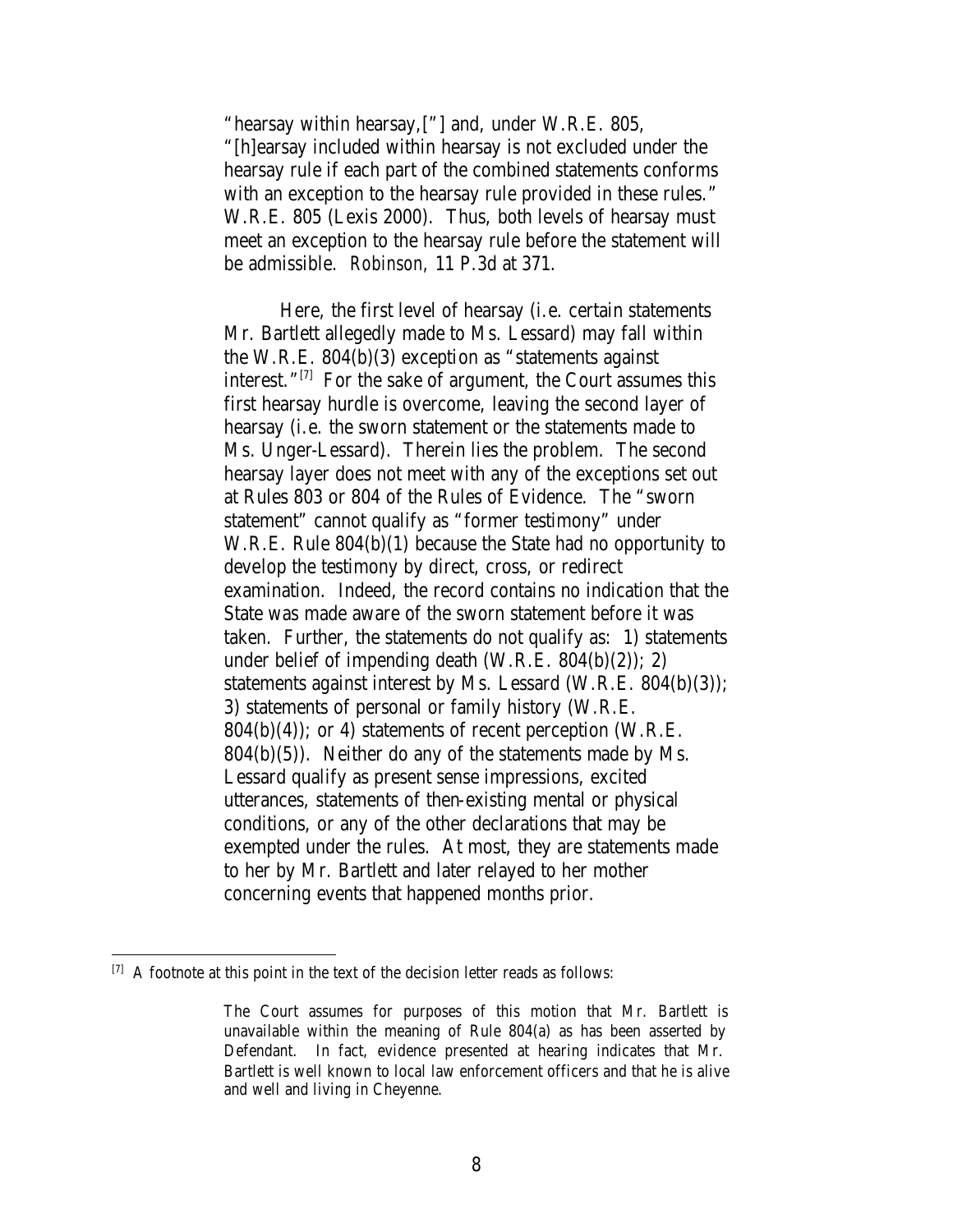[¶23] Finally, the district court considered the admissibility of Lessard's statements under the "catchall" exception found in W.R.E.  $804(b)(6)$ .<sup>8</sup> In concluding that the statements were inadmissible because they "are not sufficiently reliable and trustworthy as to overcome the second hearsay hurdle," the trial court noted the lack of independent facts supporting the statements and detailed the "flaws" in Bartlett's purported version of the murder:

- 1. Mr. Bartlett, who allegedly made these statements, apparently now claims that he does not know the Lessards and that he never made such statements.
- 2. Ms. Lessard reported that Mr. Bartlett told her that he observed Mr. Lopez standing over [the victim's] body with a knife in one hand and "the baby" in the other. In fact, given the extremely early stage of [the victim's] pregnancy, this scenario is impossible. Additionally, autopsy reports showed no abdominal stabs suffered by [the victim.]
- 3. Allegedly, Mr. Bartlett stated that he, Mr. Lopez, and [the victim] were "doing drugs" in Mr. Lopez's trailer, where the murder occurred. In contrast, Mr. Lopez

\* \* \*

(6) Other Exceptions. – A statement not specifically covered by any of the foregoing exceptions but having equivalent circumstantial guarantees of trustworthiness, if the court determines that (A) the statement is offered as evidence of a material fact; (B) the statement is more probative on the point for which it is offered than any other evidence which the proponent can procure through reasonable efforts; and (C) the general purposes of these rules and the interests of justice will best be served by admission of the statement into evidence. However, a statement may not be admitted under this exception unless the proponent of it makes known to the adverse party sufficiently in advance of the trial or hearing to provide the adverse party with a fair opportunity to prepare to meet it, his intention to offer the statement and the particulars of it, including the name and address of the declarant.

 8 W.R.E. 804(b) reads, in pertinent part:

*Hearsay exceptions.* – The following are not excluded by the hearsay rule if the declarant is unavailable as a witness: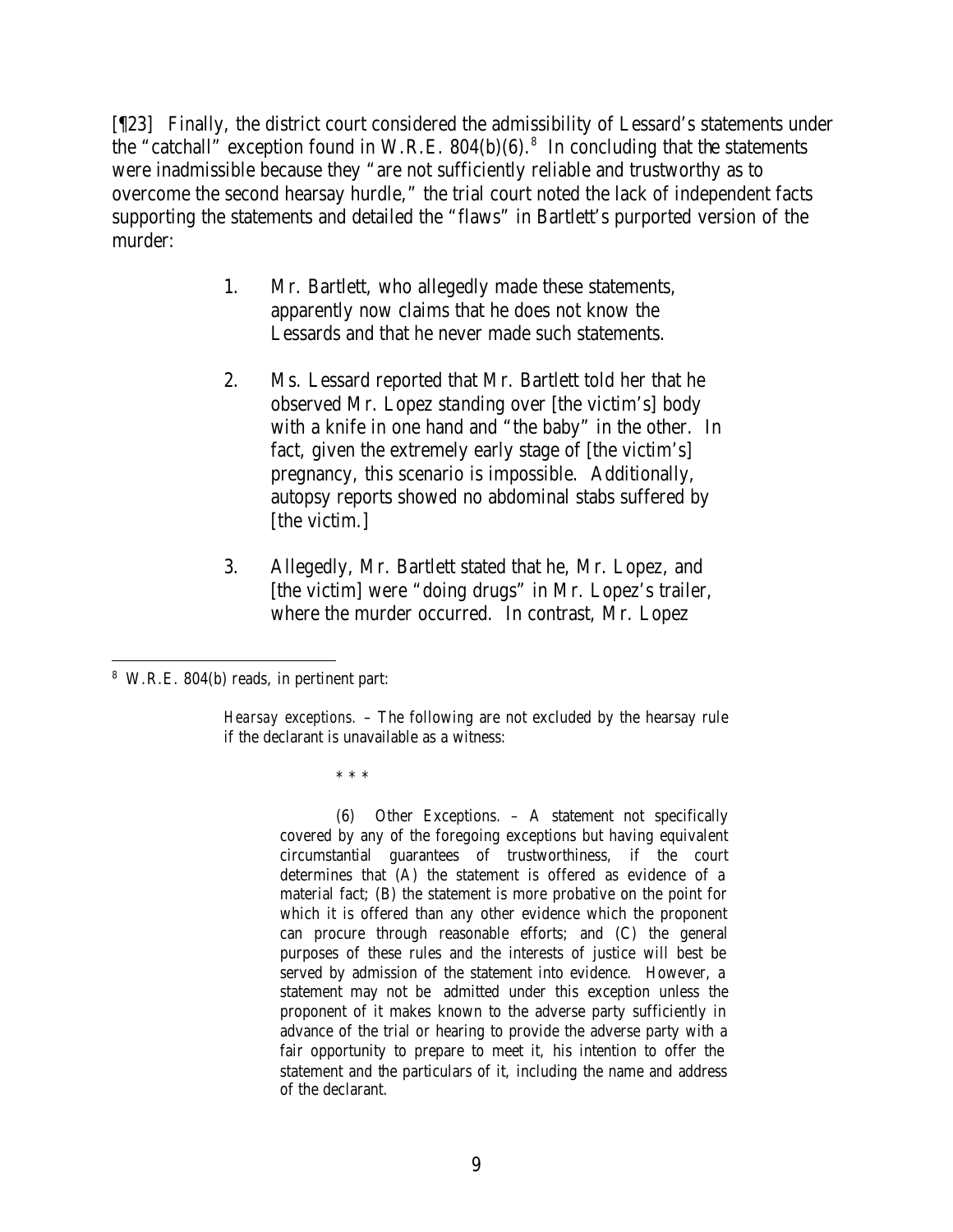testified that he had not seen [the victim] at any time near her death and that he could establish his presence at work or at home during said time period. Law enforcement officers confirm this. Second, no testimony at trial indicated the presence of illegal drugs in [the victim's] body. Further, Mr. Lopez believes he may have met Mr. Bartlett in prison, but he cannot even state with certainty whether he, in fact, ever met Mr. Bartlett. Finally, Mr. Lopez did not live in a trailer at the time surrounding [the victim's] death, and it does not appear that he ever lived in a trailer. He lived in a house with his parents.

- 4. Mr. Bartlett did not, according to Ms. Lessard, describe the victim's clothing or state of dress; he did not indicate what happened to the murder weapon or describe it in any detail; he did not indicate where [the victim's] clothes were disposed of; and he did not indicate how or when the murder scene . . . was cleaned.
- 5. Most statements made by Mr. Bartlett for which there is any degree of corroboration (such as the general location of [the victim's] body) were matters of public knowledge as a result of widespread publicity surrounding [the victim's] murder and Defendant's trial. Any specific, substantive statements made by him appear completely incredible and are contradicted by the evidence admitted at trial.

[¶24] In its decision letter, the trial court next went through a similar but somewhat more abbreviated analysis of the testimony of Unger-Lessard. In evaluating that testimony, the trial court assumed that Bartlett's claimed statements to her would be admissible as statements against interest under W.R.E.  $804(b)(3)$ .<sup>9</sup> However, he discounted the weight

\* \* \*

(3) Statement Against Interest. – A statement which was at the time of the making so far contrary to the declarant's pecuniary or proprietary interest, or so far tended to subject him to

<sup>&</sup>lt;sup>9</sup> W.R.E. 804(b) reads, in pertinent part:

*Hearsay exceptions.* – The following are not excluded by the hearsay rule if the declarant is unavailable as a witness: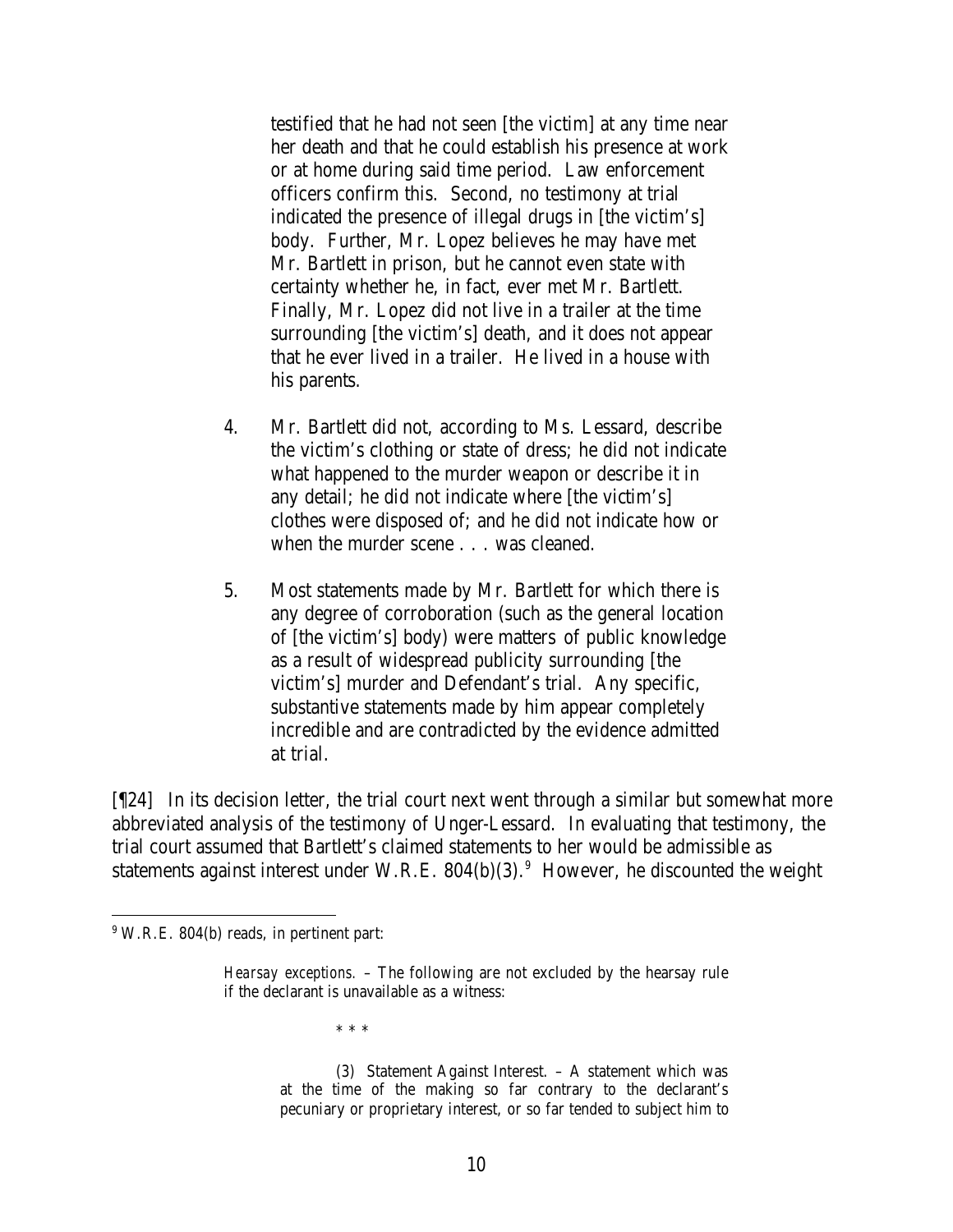and importance of Unger-Lessard's testimony because it was not substantiated by other trial testimony and because it "differ[ed] dramatically" from what she said in her sworn statement. In addition, the trial court scored defense counsel for presenting no corroborative evidence:

> Additionally, Defendant presented no corroborating evidence that could have boosted the credibility and reliability of Ms. Unger-Lessard's statements. Defendant might have produced or indicated why it could not produce: 1) telephone records detailing the calls made to Ms. Unger-Lessard's home by Mr. Bartlett; 2) telephone records from the Albany County Detention Center demonstrating Mr. Bartlett's alleged call to Ms. Unger-Lessard from jail; 3) a recording of Mr. Bartlett's from-jail conversation with Ms. Unger-Lessard, as recorded per Albany County Detention Center custom and norm; and/or 4) records from the Albany County Detention Center demonstrating the time period(s) during which Mr. Bartlett was a jail resident. Not only were none of these records produced, if indeed they were available, it appears there was no attempt even to determine whether such records existed. Finally, as noted above, it appears that Mr. Bartlett is, in fact, available, although he denies knowledge of the Lessards or the incident as a whole. Still, Defendant failed to produce this key individual to testify at the motion hearing.

[¶25] These identified deficiencies now form the basis for the appellant's claim of inadequate investigation by counsel. At the evidentiary hearing, the appellant's new counsel took the position that, had prior counsel performed a better investigation and made better legal arguments, the trial court would have granted a new trial. Specifically, counsel contended that the corroborative evidence produced during the evidentiary hearing should have been discovered and presented by defense counsel at the initial hearing. Without going into detail, suffice it to say that this evidence was intended to bolster Unger-Lessard's credibility by establishing how well she knew Bartlett, to bolster Bartlett's credibility by showing the inherent trustworthiness of his statements, and to support the admissibility of Lessard's statements under the "catchall" exception to the hearsay rule.

civil or criminal liability, or to render invalid a claim by him against another, that a reasonable man in his position would not have made the statement unless he believed it to be true. A statement tending to expose the declarant to criminal liability and offered to exculpate the accused is not admissible unless corroborating circumstances clearly indicate the trustworthiness of the statement[.]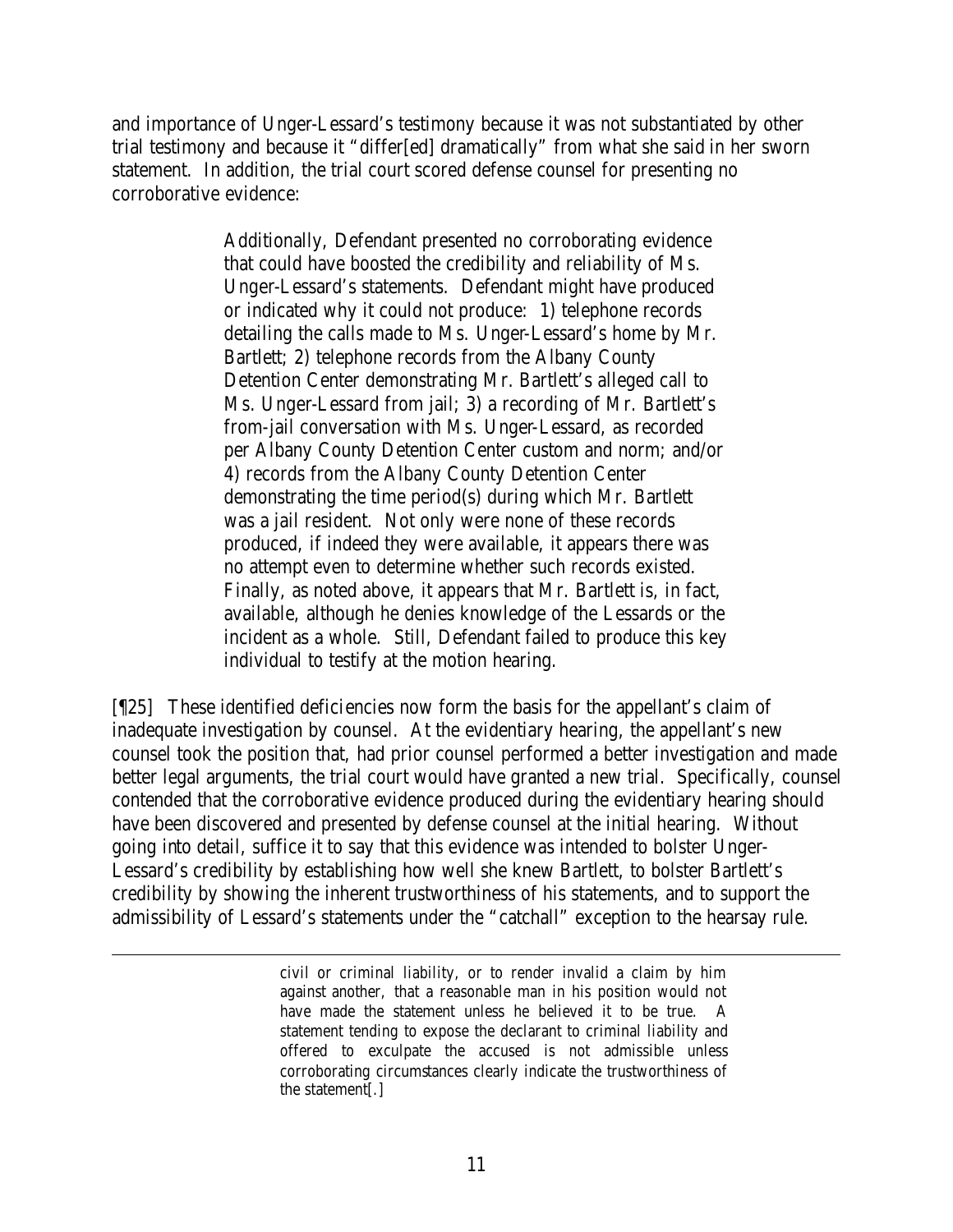[¶26] In its second decision letter, this one issued after the evidentiary hearing, the trial court correctly pointed out that, although it had earlier been critical of defense counsel for not providing more evidence to corroborate the Lessard-Bartlett stories, counsel's efforts had to be evaluated in light of all the circumstances and without the benefit of hindsight. *See Jackson v. State,* 902 P.2d 1292, 1295 (Wyo. 1995) and *Gist v. State,* 737 P.2d 336, 342 (Wyo. 1987). The trial court then observed that this was not a situation where defense counsel had failed to interview eyewitnesses or had failed to secure their testimony for trial. *Compare King v. State,* 810 P.2d 119, 123 (Wyo. 1991). Instead, the trial court pointed out the extensive investigation counsel *had* performed in preparing for the hearing on the new trial motion, including attempts to locate Bartlett, requests for Unger-Lessard's phone records, a "thorough and exhaustive" review of the court file, conversations with prior defense counsel, and interviews with members of the county attorney's staff. The trial court then concluded that counsel's overall performance had not violated the objective standard of reasonableness and that it had not caused a failure of the adversarial process in the appellant's case.

[¶27] Additionally, the trial court concluded that, even if counsel's performance had been so deficient as to meet the first half of the *Strickland* test, there was no prejudice to the appellant. The trial court acknowledged that testimony during the evidentiary hearing had bolstered the credibility of the Lessards, and that it tended to prove the Lessards knew Bartlett and Bartlett "likely made such statements" to them. The trial court reiterated, however, that the difficulty was not so much the Lessards' credibility as it was Bartlett's credibility. Finally, the trial court concluded that the appellant was not prejudiced by the alleged failure of defense counsel to conduct a better investigation because, even with that "deficiency" remedied during the evidentiary hearing, the Bartlett evidence was not sufficiently credible to justify a new trial. $10$ 

[¶28] Our review of the record in this case, particularly the transcripts of the two hearings and the two decision letters, convinces us that the trial court did not abuse its discretion in concluding that the appellant has not shown ineffective assistance of counsel in regard to the issue of the adequacy of the investigation. The trial court's findings of fact are not clearly erroneous or contrary to the great weight of the evidence, and the trial court correctly applied the law to those facts.

# **The** *Brady* **Violation**

<sup>&</sup>lt;sup>10</sup> Throughout both hearings and both decision letters, the trial court pointed out numerous features of Bartlett's alleged statements that simply were not credible. The most obviously false and glaringly incredible claim was that Bartlett had seen Lopez standing over the victim's body, a bloody knife in one hand and "the baby" in the other. The trial court also noted that the only details of Bartlett's statements that could be corroborated were those bearing on matters that were known to the public.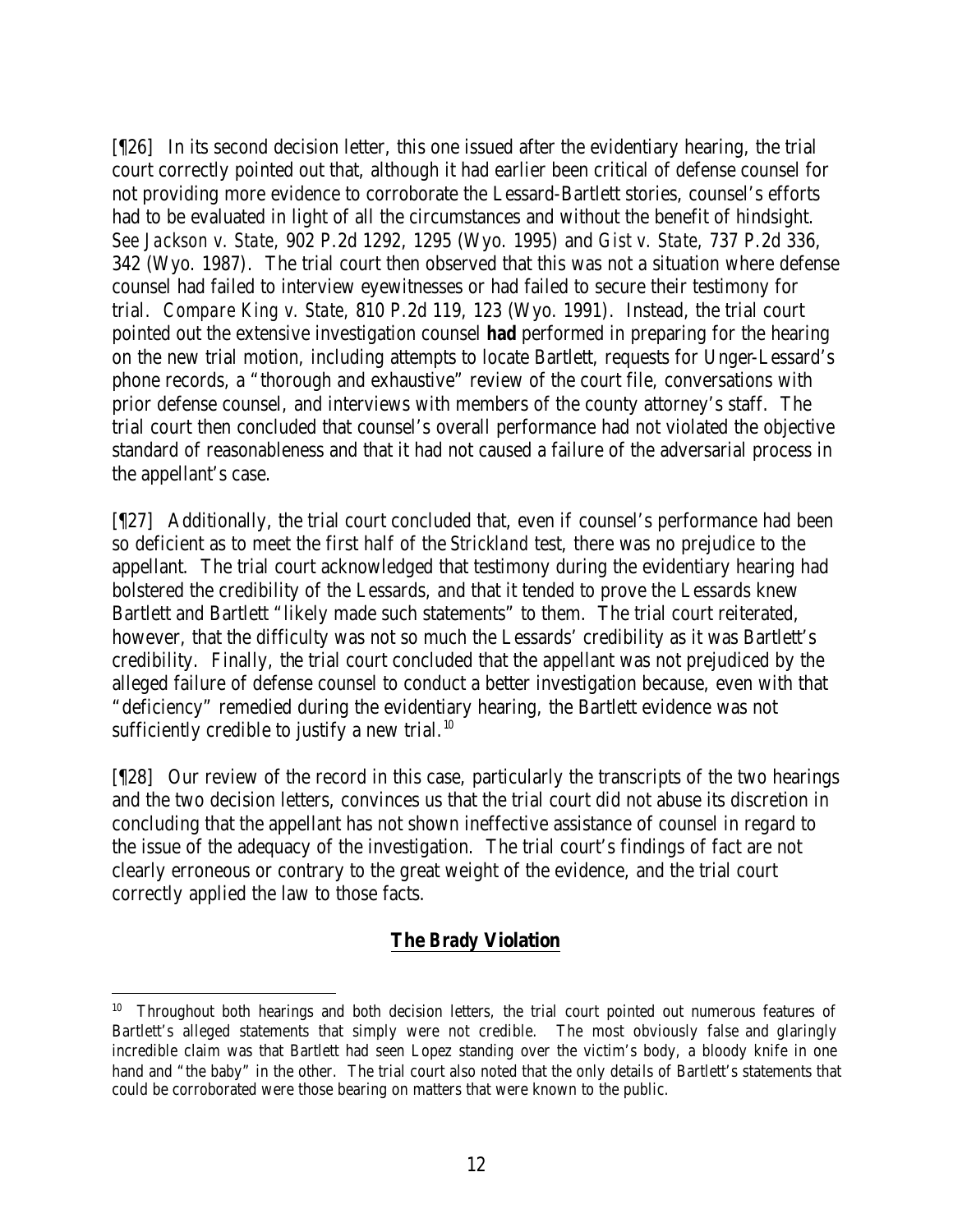[¶29] A sheriff's investigator testified at the new trial motion hearing that, prior to trial, he had interviewed Bartlett about the statements Bartlett allegedly made to the Lessards and that, while Bartlett admitted making those statements, he said that he had been lying. In his Motion for Limited Remand for an Evidentiary Hearing, the appellant contended that this testimony came as a surprise to counsel because the State had not previously disclosed it. The appellant then contended that counsel was ineffective at the motion hearing because she did not object to this apparent violation of *Brady.*

[¶30] This argument took a sudden turn, however, during the later evidentiary hearing when the same investigator testified that his earlier testimony had been mistaken. His pretrial interview with Bartlett involved statements Bartlett allegedly made to Strauser, not to the Lessards. Prior to the trial, he had not even been aware of the Lessards. This development caused defense counsel to "switch horses in mid-stream." Instead of continuing to argue that the *Brady* violation consisted of the State's failure to identify the Lessards as exculpatory witnesses, the appellant began to contend that *Brady* was violated when the State did not disclose to defense counsel that Bartlett admitted having made statements to Strauser implicating Lopez in the murder. This transformation cannot be characterized as a seamless web. At one point, counsel even agreed temporarily with the trial court that there was no *Brady* violation before he latched onto the new theory:

> THE COURT: And I guess this goes to the *Brady* issue, which I have some concerns about – or some questions about.

As I understand it, it was the State's – or the defense's contention that there had been an interview with Mr. Bartlett in that May time frame, May '98 time frame, while he was in jail, concerning statements made by the Lessards – or to the Lessards; that those had never been disclosed by [the investigator] to the defense, and that's the essence of the *Brady* allegation here; is that correct?

[DEFENSE COUNSEL]: Yes, Your Honor.

THE COURT: Now, that, frankly, made no sense at all. Because I agree with you, he cannot have discussed the Lessards' issue with Mr. Bartlett in May of 1998 because he didn't know the Lessards and that issue just didn't exist, so that's just not possible.

Are we in agreement on that?

[DEFENSE COUNSEL]: Yes, Your Honor, we are.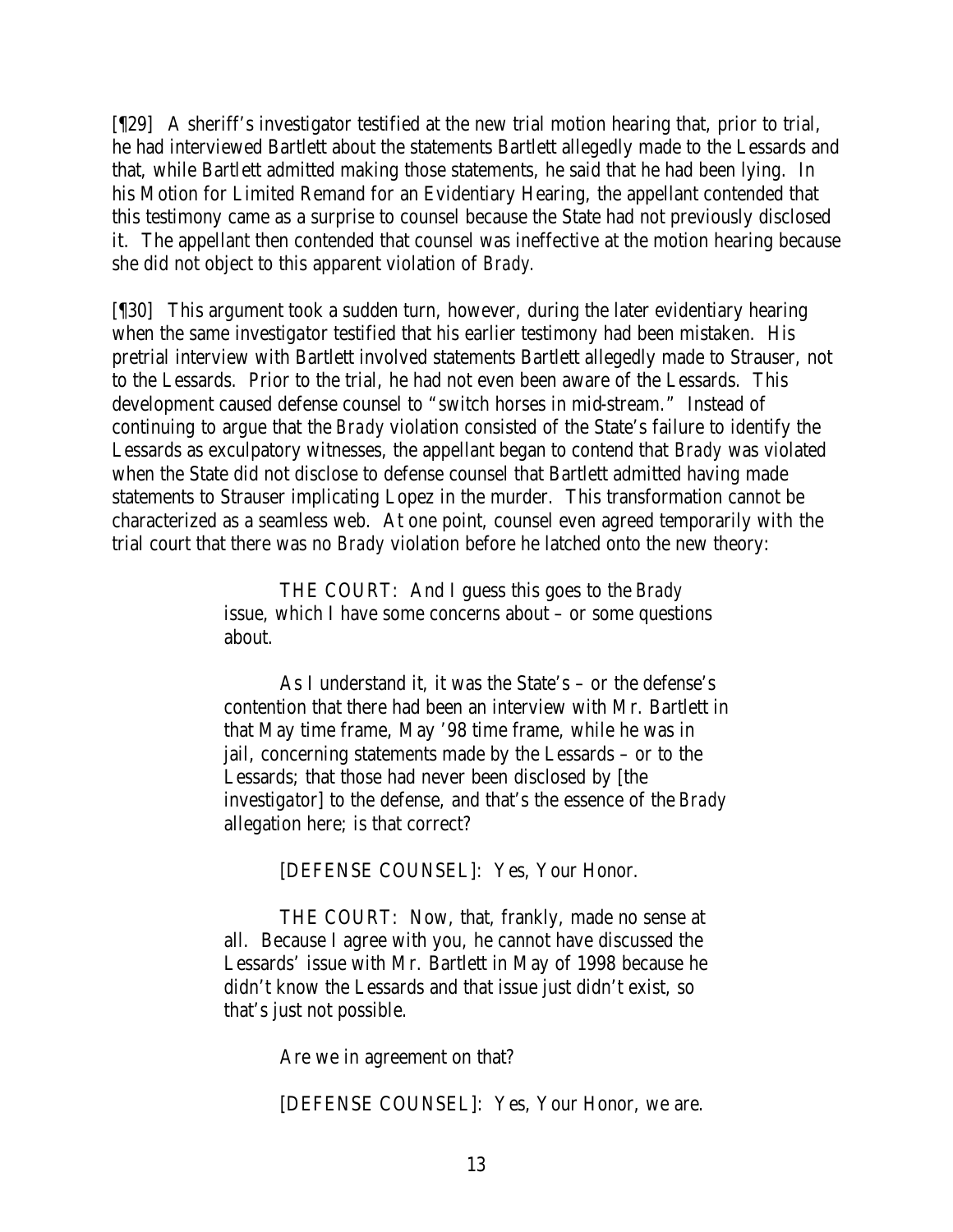THE COURT: So do we agree, then, that there was nothing here – how can we have a *Brady* violation for not disclosing that which was not known and could not exist?

[DEFENSE COUNSEL]: Well, at trial, Your Honor, it was an apparent *Brady* violation. At that – I mean, at the hearing. I'm sorry. The hearing.

THE COURT: Right, I understand that.

[DEFENSE COUNSEL]: That she was ineffective for, at that point, not objecting to the fact – what she said today, she thought it was a *Brady* violation, and she did not object to it.

THE COURT: Where is the prejudice? As it turns out, there wasn't.

[DEFENSE COUNSEL]: Well, the prejudice is the fact that had she been able to object to that and been able to review what was actually – what actually happened, she would have been able to more effectively cross-examine [the investigator] about what he really did. She would have found out that he didn't interview Mr. Bartlett about the Lessards, as he represented. And that may have changed the outcome of this trial. We don't know.

THE COURT: You're not saying now there was, in fact, a *Brady* violation?

[DEFENSE COUNSEL]: Excuse me?

THE COURT: You're not saying now there was, in fact, a *Brady* violation?

[DEFENSE COUNSEL]: No, we are not saying now, not after [the investigator's] testimony today, we are not.

THE COURT: So the alleged – the ineffectiveness comes from not asking for time to investigate in order to determine that, in fact, there wasn't any violation?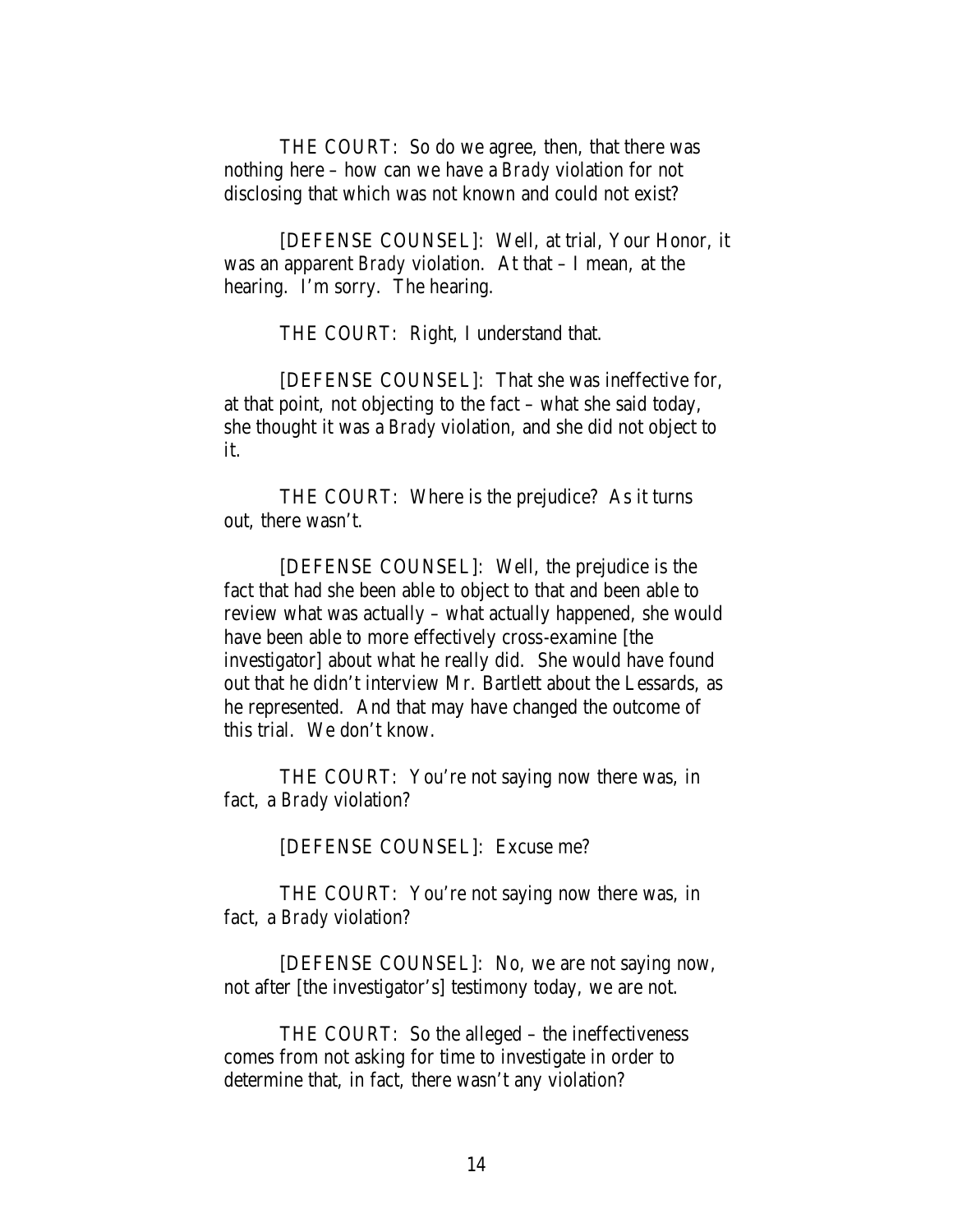#### [DEFENSE COUNSEL]: Yes, Your Honor.

THE COURT: So where is the prejudice? I just don't understand. If she had asked for time – I could see your point if there was, in fact, a violation, and she had not asked for time to investigate that, and it later turned out, yes, there was a violation. I could see that. What's the prejudice? If, in fact, and as we agree, there is no violation, there was no *Brady*  problem.

[DEFENSE COUNSEL]: I guess the prejudice, Your Honor, is that the outcome of that hearing could have been different.

THE COURT: Why? Why would it have been different? If she had a sked for time, she would have received time. She would have investigated. She would have found there was no violation. How could it possibly be any different except it takes longer to get to the same end result?

[DEFENSE COUNSEL]: Well, Your Honor, I see your point. I see your point. But I can only go back to it could have been different. Well, there may have been a violation because the record isn't clear that [the investigator] told defense counsel about the interview he did conduct. The evidence isn't clear if he ever told defense counsel about [Strauser's son].

THE COURT: That's not the basis for your motion for new trial. Your basis for your motion for new trial involved the Lessards. That's not an issue.

[DEFENSE COUNSEL]: But it still would have been a *Brady* violation had he not told, had – He still would have – he might have been able to – there would have been – still been a *Brady* violation as to the fact that he never turned over any information about Shelly Strauser . . ..

In fact, as we saw today, as we had the interview list – I didn't present him with the interview list because he said that Shelly Strauser was not on his interview list, and yet at the time of the motion hearing, even if it was Shelly Strauser, there still could have been a *Brady* violation because that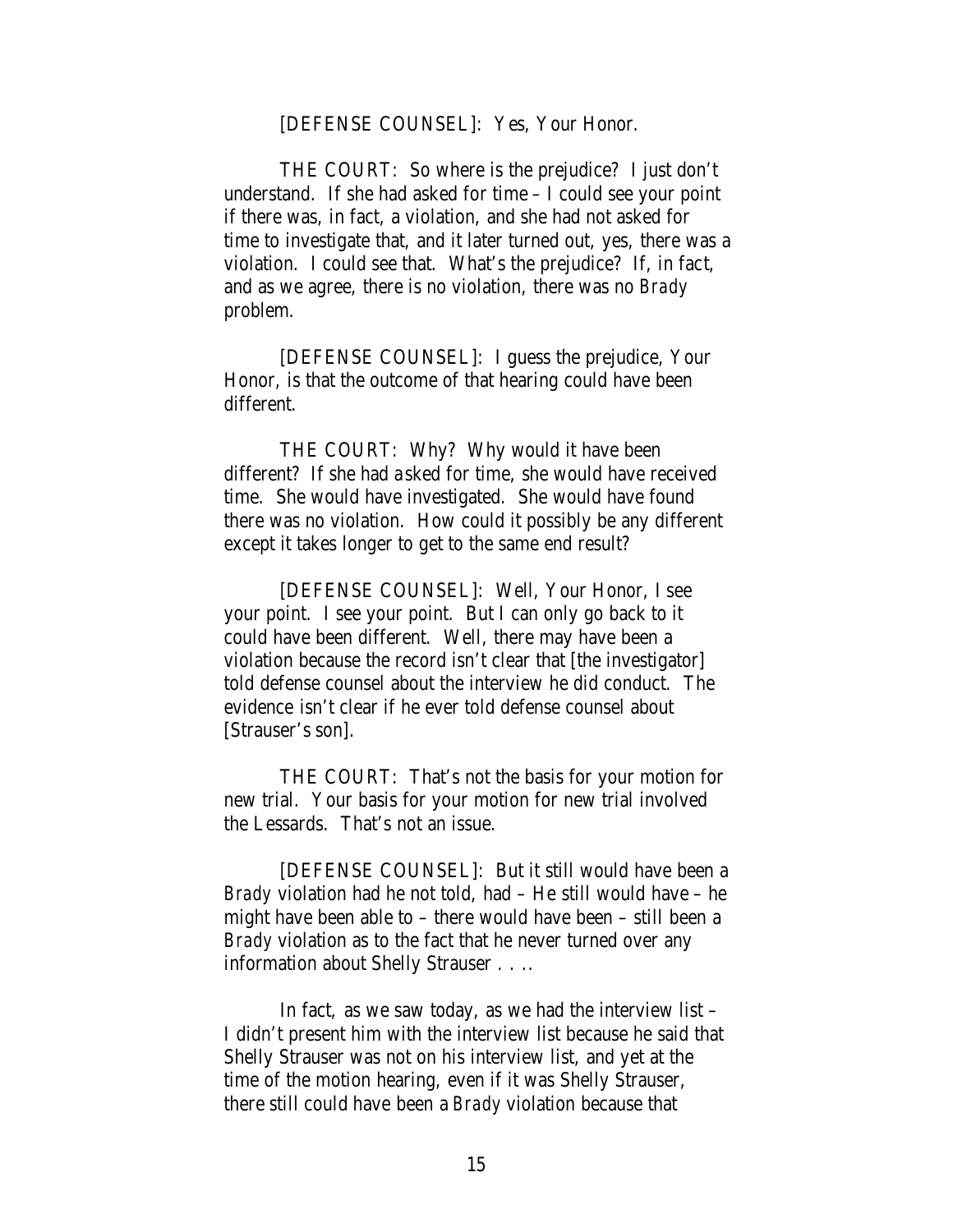information about Shelly Strauser was never turned over to defense counsel before trial; so therein lies a separate *Brady*  violation, although not for the Lessards but for the Strauser – the Strauser interview, that that information was not turned over.

THE COURT: Of course, the defense knew about that because you had interviews with her yourself, right, as evidenced –

[DEFENSE COUNSEL]: Your Honor, I never interviewed Ms. Strauser.

THE COURT: "You" I mean the defense generally. But State's Exhibit 1 shows interviews with Ms. Strauser, shows that the defense was aware of allegations by Mr. Bartlett against Mr. Lopez, shows all these kinds . . .

So again, where is the prejudice? Assuming what you say is true, what's the prejudice?

[¶31] The trial court's conclusion in its second decision letter that there was no ineffective assistance of counsel in regard to the alleged *Brady* violation followed a similar analysis:

> Defendant next argues that [defense counsel] should have objected to an apparent *Brady* violation when [the investigator] testified at the hearing on *Defendant's Motion for New Trial Pursuant to W.R.Cr.P. 33(c)*. [The investigator] testified that his pre-trial interview with Bartlett originated from his knowledge of *statements Bartlett made to the*  **Lessards**. At first blush, it appeared [the investigator] had knowledge of the exculpatory material provided by the Lessards and failed to so disclose to defense counsel, hence a *Brady* violation.

> However, as [the investigator] clarified at the present hearing, he was mistaken in his testimony. He did, indeed, conduct a pre-trial interview with Bartlett but it was as a result of his communications with *Strauser*, not the Lessards. The former scenario would have been impossible, as the only pretrial interview of Bartlett conducted by [the investigator] took place at the ACDC, and the only time Bartlett was incarcerated prior to the trial was in the late Spring of 1998,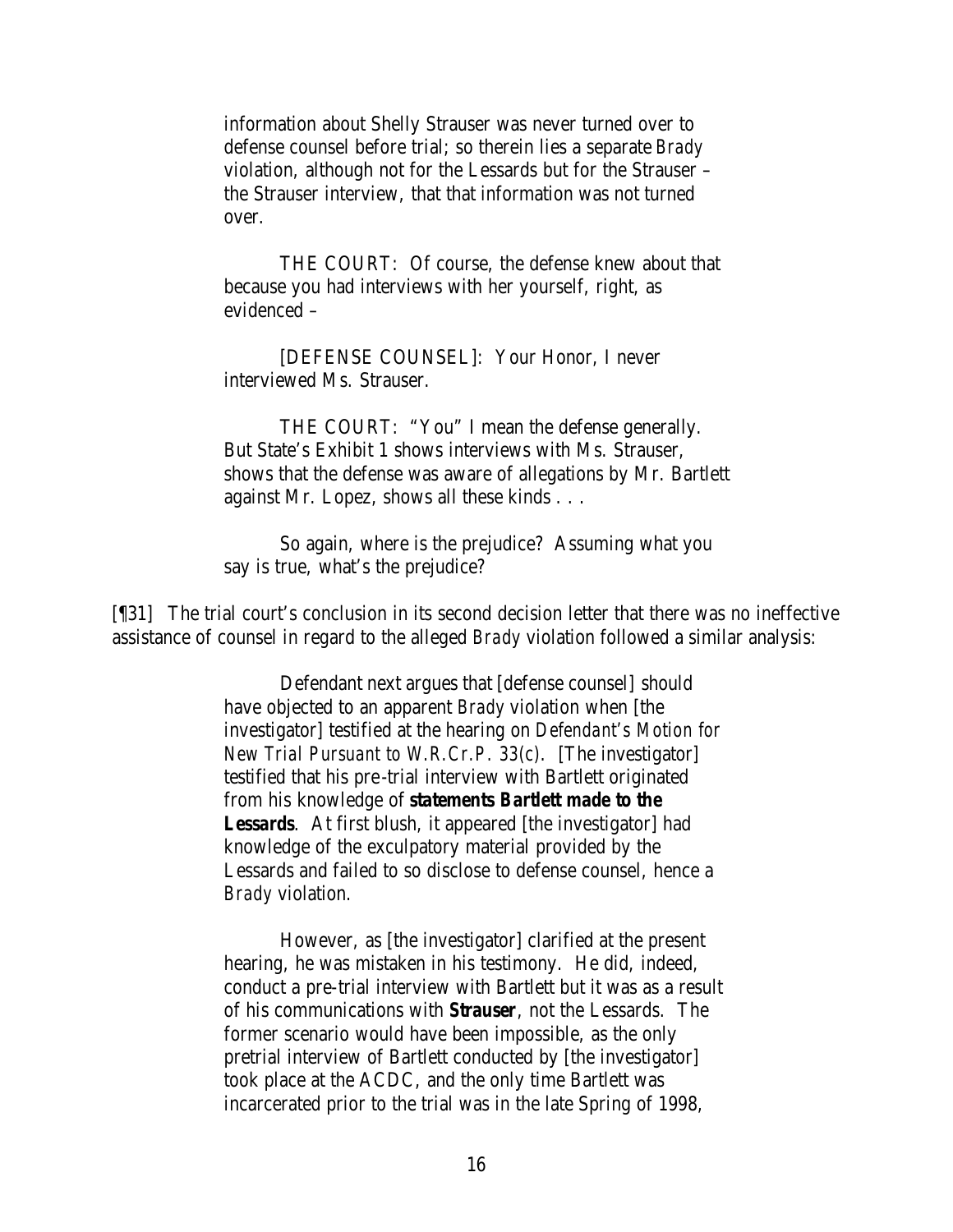prior to the time he met Lessards. Indeed, the evidence now indicates the defense was aware of Mr. Bartlett's statement to the Lessards long before the State. As a result, there was no *Brady* violation.

And, in any event, this Court does not believe that [defense counsel's] failure to object to an apparent, but ultimately non-existent, *Brady* violation arising at a motion hearing several years after Defendant's trial rises to the deficiency standard required by *Strickland.* Again evaluating [defense counsel's] overall performance, the Court notes that [she] attempted to address the apparent *Brady* violation through her examination of [the investigator]. Certainly [she] was surprised to learn that the State had pre-trial knowledge of the Lessards and Bartlett's statements to them, but she effectively addressed it through examination. This conduct does not rise to the level of deficiency discussed in *King, supra* or *Gist, supra*. [Defense counsel's] failure to object was not so ineffective as to be declared objectively unreasonable. Defendant fails to pass this prong of the test.

\* \* \*

Yet, even if [defense counsel's] conduct been so deficient, this Court is want to find prejudice to Defendant. Defendant argues [defense counsel] should have objected to this apparent violation and request[ed], in the very least, a continuance. A continuance would, at best, have allowed her to investigate [the investigator's] hearing testimony and ascertain, as was ultimately discovered, that he was mistaken and that there was no *Brady* violation. Perhaps this would have been more efficient but the end-result would have been identical. Given no *Brady* violation, this Court cannot believe that the results of Defendant's hearing on a motion for a new trial would have differed. The Court is at a loss to find any prejudice to the Defendant whatsoever.

(Emphasis in original and footnotes omitted.)

[¶32] We find that the trial court did not abuse its discretion in its analysis and conclusions regarding this issue. Its factual findings are not contrary to the great weight of the evidence. Indeed, those findings are not really contested. Furthermore, we cannot fault the trial court's conclusion that failure to pursue the particular *Brady* violation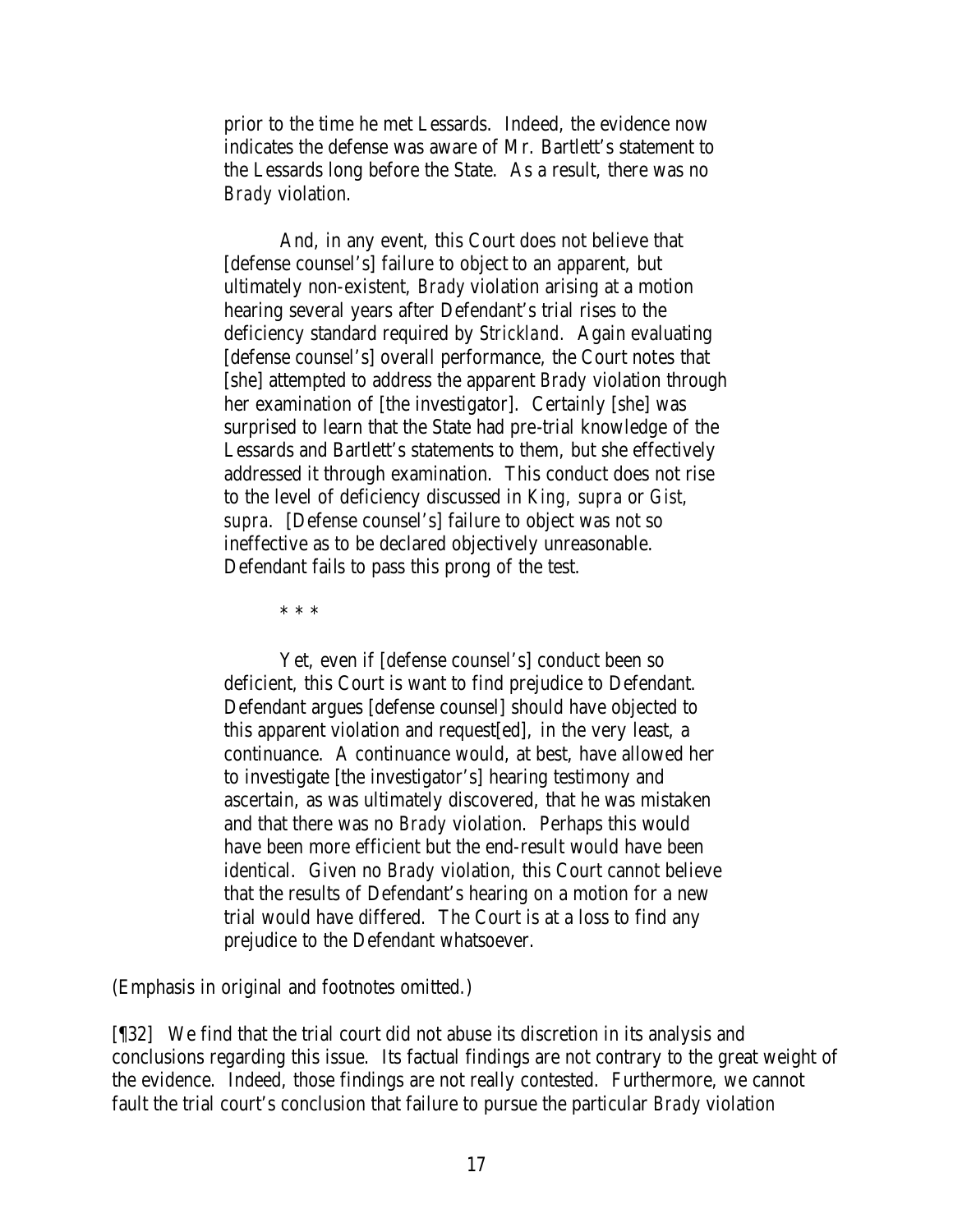alleged—that the State knew of the Lessards before trial but failed to inform the appellant of that knowledge—created no prejudice because there was no such violation.<sup>11</sup> We agree with the trial court that neither prong of the *Strickland* test has been met.

## **The Taped Interview**

[¶33] In her opening statement during the hearing on the new trial motion, defense counsel detailed her efforts to locate Bartlett and asked the trial court to consider him to be an unavailable witness under the rules of evidence governing hearsay. She then presented her evidence and argument based on Bartlett's unavailability. In later ruling on the motion for new trial, the trial court assumed Bartlett was unavailable, despite proof to the contrary.

[¶34] The State called two witnesses at the motion hearing, the second being a police detective who had interviewed Bartlett two days before the hearings. The detective testified that during the interview, which was tape-recorded, Bartlett had admitted knowing Lopez "from jail," but denied ever having met the victim, and denied that he knew anything about the murder. During cross-examination, the detective noted that Bartlett also denied knowing the Lessards and denied having made any statements to them. The appellant argued at the later evidentiary hearing, and continues to argue in this appeal, that prior counsel was ineffective because she did not ask for a recess or a continuance of the motion hearing, nor did she object or even ask to hear the tape, when she learned of the detective's interview with Bartlett.

[¶35] The trial court concluded that counsel had not been ineffective, under the objective standards of the *Strickland* test, in her handling of the latest Bartlett interview. The trial court noted first that the interview was not exculpatory as to the appellant, that Bartlett had provided "very little beneficial information" for counsel's use, and that a continuance would not have been warranted. Further, the trial court found that no prejudice had resulted from counsel's decision merely to cross-examine the detective rather than seek a continuance, because the tape of the interview was available to the trial court, and the little corroboration it contained bolstered only Unger-Lessard's credibility, not Bartlett's.

[¶36] We cannot say that the trial court abused its discretion in the way it analyzed this issue or in concluding as it did. Prior to the trial, the defense investigator interviewed Strauser, Bartlett, and Lopez. After the trial, the defense team learned of and interviewed the Lessards before the State did. By the time of the hearing on the new trial motion, the

 <sup>11</sup> We will later herein consider the separate but related issue of whether a new trial should have been granted after the second hearing upon the appellant's new argument that the *Brady* violation was actually the State's failure to disclose to the appellant the results of the interview of Bartlett arising from the Strauser information.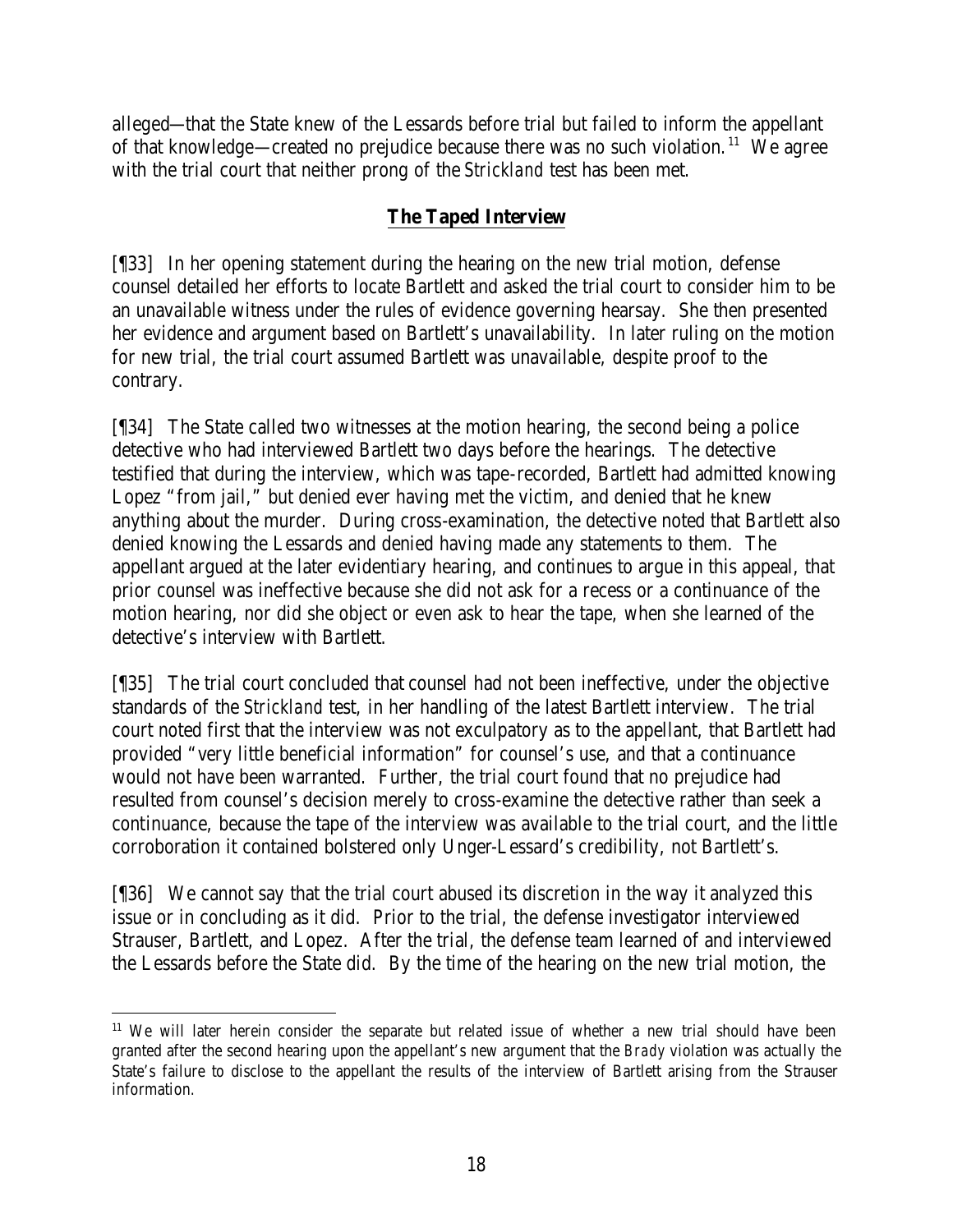defense was well aware that Bartlett had both made and denied making incriminating statements about Lopez. The fact that defense counsel did not request a continuance for an additional investigation because Bartlett contradicted himself yet again a few days before the hearing simply does not rise to the level of deficient performance required to prove ineffective assistance of counsel, nor has prejudice been shown.<sup>12</sup>

### **DENIAL OF THE MOTION FOR A NEW TRIAL**

[¶37] As we noted earlier herein, a person seeking a new trial on the basis of newly discovered evidence must show:

> (1) he did not become aware of the new evidence until after the trial; (2) it was not because of lack of due diligence that the new evidence did not come to light sooner; (3) the evidence is so material that it would probably produce a different result; and (4) the evidence is not cumulative.

*Baumgartner*, 7 P.3d at 915. We review the trial court's denial of a new trial motion for an abuse of discretion. *Id.*

[¶38] In both decision letters—the one following the original motion hearing and the one following the evidentiary hearing after remand—the trial court applied the four-factor test in denying the motion. It is not necessary here to repeat the details of the Bartlett/Lessard evidence. Suffice it to say that the trial court concluded in its first decision letter that Bartlett's alleged statements to Lessard were inadmissible hearsay and thus could not serve as the basis for granting a new trial. As to Bartlett's alleged statements to Unger-Lessard, the trial court found them to be "unbelievable, unsupported, and inadmissible," and therefore not so material as to probably produce a different verdict. Further, the trial court concluded that, because the appellant before trial knew of Lopez and knew that Bartlett may have made statements about Lopez, appellant "at least had the means and reasons to pursue" this evidence and it was not, therefore, newly discovered.

[¶39] During the subsequent evidentiary hearing, the confusion over the Strauser and Lessard interviews was cleared up. In addition, the appellant presented more evidence intended to corroborate the Lessards' testimony. Nevertheless, the trial court once again denied the new trial motion:

<sup>&</sup>lt;sup>12</sup> In his brief, the appellant repeatedly characterizes the State's failure to disclose this interview as violative of a reciprocal discovery order. We decline to address that issue, however, because the appellant did not present a separate argument in that regard, with citations to pertinent authority.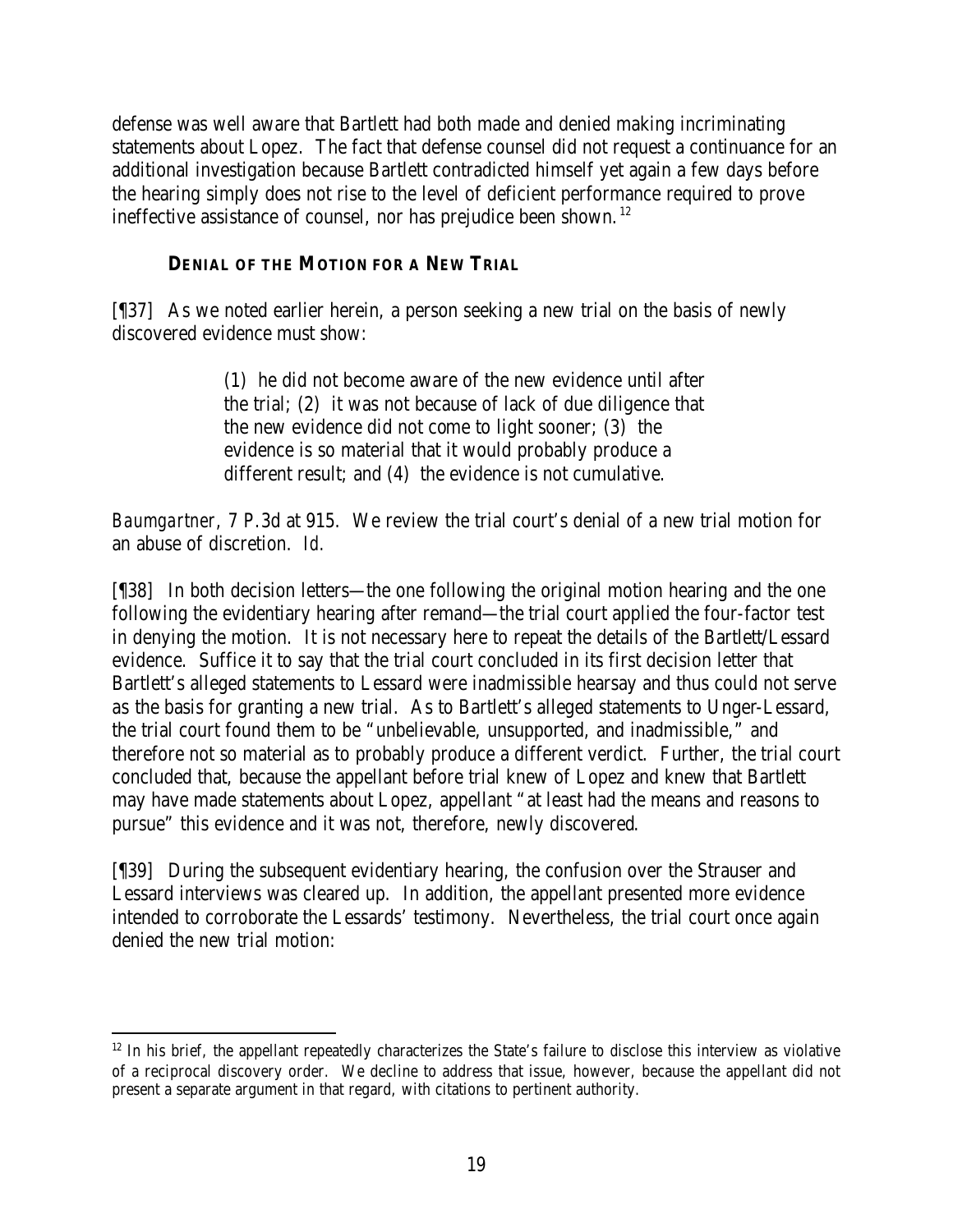First, it is crucial to note that Bartlett's narrative of [the victim's] death and his role therein remains incredible. No corroborating evidence presented by [prior defense counsel] or Defendant's current counsel bolstered Bartlett's credibility. Newly discovered evidence upon which a motion for a new trial is requested must be evidence that is material, competent, and relevant to the issues. 58 Am.Jur.2d, *New Trial* § 431, at 407. Even without the hearsay and "hearsay within hearsay" difficulties discussed in the January 26, 2001, DECISION LETTER, this Court is required to evaluate the credibility of the evidence. The simple truth is that much of Bartlett's alleged commentary to the Lessards is plainly contradicted by trial evidence and verified facts and by his own inconsistencies. It is wholly proper to deny a new trial where the testimony, or "newly discovered evidence" is conflicting and there is ample evidence in the record to sustain the verdict. Indeed, a new trial will not be granted where a "confession" is found unworthy of belief. That certainly was and is the case here. Even [prior defense counsel's] failure to present certain corroborating evidence or to make certain objections does not alter that conclusion; Defendant was in no way prejudiced by her representation as counsel.

Second, it remains true that the general information regarding Bartlett's accusations of Lopez's involvement in [the victim's] murder is not newly discovered since the trial. Indeed, while it appeared at the initial hearing on the *Motion for New Trial* that the defense had become aware of Bartlett only after it received the depositions from [Mary Elizabeth] Galvan, it is now clear that the defense was aware of and actually interviewed Bartlett regarding Lopez prior to trial. Defense counsel apparently determined the information incredible or not supported and discontinued any investigation into the matter after interviews of Bartlett, Lopez, and others. True, knowledge of the Lessards came post-trial, but the general information contributed by the Lessards was not new. To the extent the evidence was not "new" to the Defendant, this Court had no alternative but to deny him a new trial. To the extent the Lessards provided evidence that would corroborate Strauser's report and/or bolster Bartlett's credibility, this Court thoroughly addressed the flaws in Defendant's position in its former decision and need not further consider the issue.